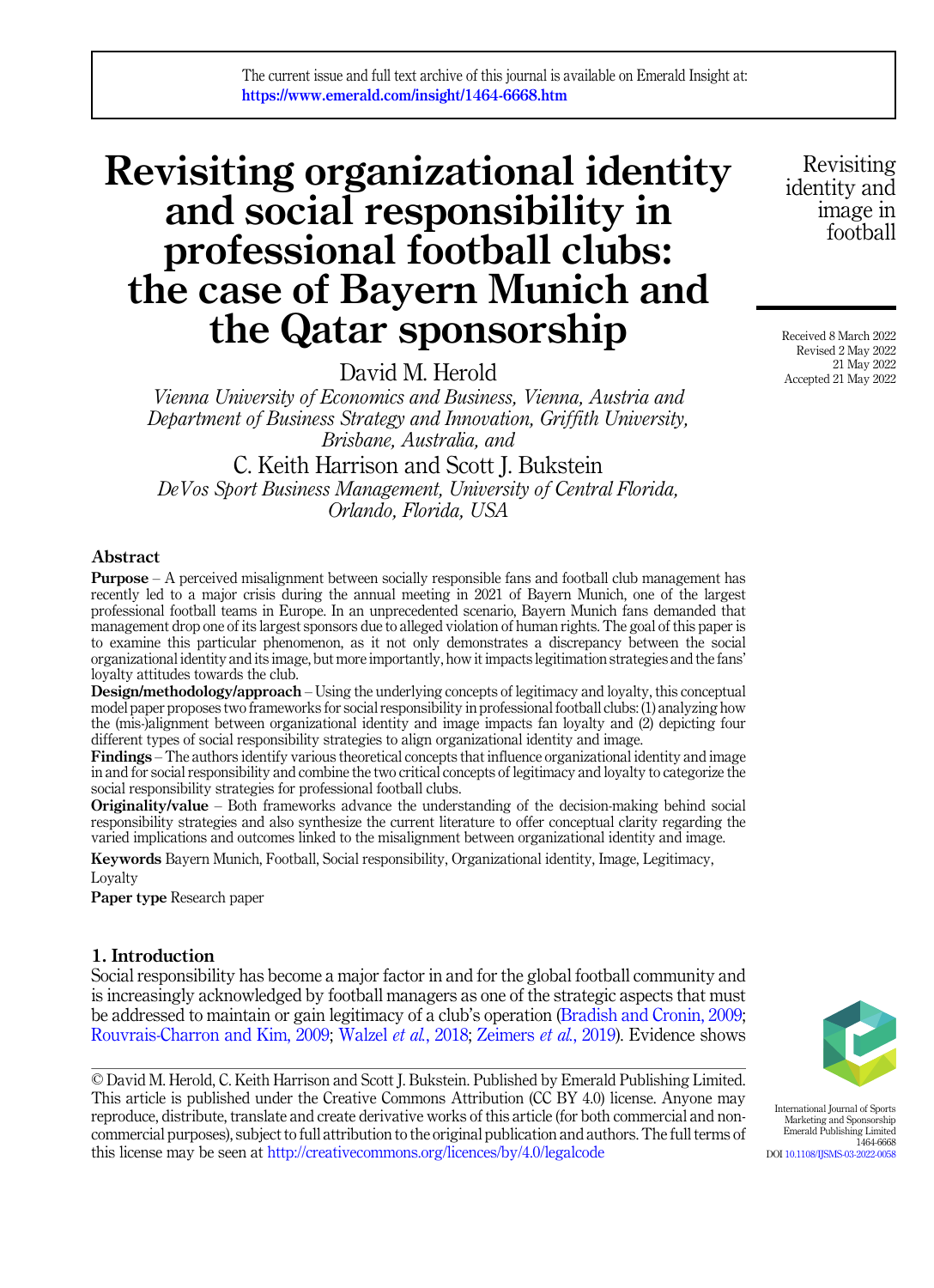**IISMS** 

that international football clubs are confronted with pressure from society and fans to show the "good side" of their business and football operations [\(Laurell and S](#page-14-0)ö[derman, 2018](#page-14-0); [Sheth](#page-16-0) [and Babiak, 2010;](#page-16-0) [Smith and Westerbeek, 2007](#page-16-0)). In response to these pressures, football clubs have increasingly implemented socially responsible activities and practices, in particular within professional football [\(Breitbarth and Harris, 2008\)](#page-13-0).

From a professional football club perspective, the "embeddedness" of social responsibility has been identified as a factor to engage with fans to uphold the "social contract" by delivering transparency of business conduct and strategically manage the social responsibility process with relevant stakeholders [\(Baggio and Valeri, 2020](#page-12-0); [Breitbarth and](#page-13-0) [Harris, 2008;](#page-13-0) [Godfrey, 2009](#page-13-0)). Moreover, social responsibility has been seen as a vehicle to avoid the so-called "exit and voice" strategies ([Giulianotti, 2015;](#page-13-0) [Nikolychuk and Sturgess,](#page-15-0) [2007\)](#page-15-0) from concerned stakeholders that address potentially damaging scenarios for football managers, such as the justification of exploiting and abusing labor involved in the build-up of the 2022 FIFA World Cup in Qatar [\(Brannagan and Giulianotti, 2015](#page-13-0); [Næss, 2020](#page-15-0)).

However, critics argue that social responsibility activities in professional football clubs can mainly be seen as marketing tools to appease concerned stakeholders ([Hamil and](#page-14-0) [Morrow, 2011;](#page-14-0) [Mattera and Baena, 2018;](#page-14-0) [Miller, 2016](#page-15-0)). The authors argue that professional football clubs may only pretend to be concerned about social issues and social responsibility therefore plays a peripheral role within football organizations, while managers concentrate resources on the topics considered most important: profit, revenue growth and expansion ([Anagnostopoulos and Shilbury, 2013;](#page-12-0) [Raimo](#page-15-0) et al., 2021; [Slack and Shrives, 2008](#page-16-0); [Valeri and](#page-16-0) [Baggio, 2020,](#page-16-0) [2021\)](#page-16-0). For football management researchers, a main focus on profit, revenue growth and expansion thus leads to negligence of social issues, which can lead to a "legitimacy gap" ([Suchman, 1995\)](#page-16-0) between socially responsible football club fans and the management of the club, potentially leading to a feeling of betrayal.

In fact, a perceived misalignment between socially responsible fans and football club management to stick with a large sponsor has led to a major crisis during the annual meeting in 2021 of one of the largest professional football teams in Europe, the team of Bayern Munich ([Nicola, 2021\)](#page-15-0). Bayern Munich is a German professional football Bundesliga team based in Munich, Germany. According to Forbes Magazine, Bayern Munich is the 10th most valuable football team in the world with a value of US\$ 4.21 billion [\(Ozanian, 2022](#page-15-0)). In an unprecedented scenario, the majority of Bayern Munich fans, confronted with the question "how responsible is professional football," demanded to cancel the sponsorship deal with Qatar Airways, a main sponsor, as a response to the alleged human right abuses in Qatar ([Nicola, 2021\)](#page-15-0).

In particular, the incident, which was also widely reported in the international press ([Reuters, 2021](#page-15-0); [Sports Illustrated, 2021;](#page-16-0) [The Guardian, 2021](#page-16-0)), expressed the disapproval of Bayern Munich fans to renew their sponsorship deal with Qatar Airways. Qatar Airways can be regarded as one of the major sponsors of Bayern Munich contributing approximately  $\in$ 17 million per year (Rütten,  $2021$ ) to the club's revenue stream. However, Qatar has also reportedly violated human rights of migrant workers who are building the stadiums to host the FIFA World Cup in 2022 [\(Amnesty International, 2021\)](#page-12-0). During the annual shareholders' meeting, at which the continuation of the financial agreement was to be debated, fans turned the discussion into a controversial arena of opinions shouting "We are Bayern! You are not!" ([Sports Illustrated, 2021](#page-16-0), p. 2) at the management executives. Bayern Munich executives were rather surprised and shocked by the disapproval of their fans over their connection with Qatar, with honorary club president Uli Hoeness calling the meeting "the worst Bayern meeting I have ever attended" [\(Independent, 2021](#page-14-0), p. 19).

As such, Bayern Munich was confronted with a potential legitimacy gap, which can be defined as "where corporate performance remains unchanged, but societal expectations about that performance have changed" [\(Hrasky, 2011,](#page-14-0) p. 177). This scenario shows that there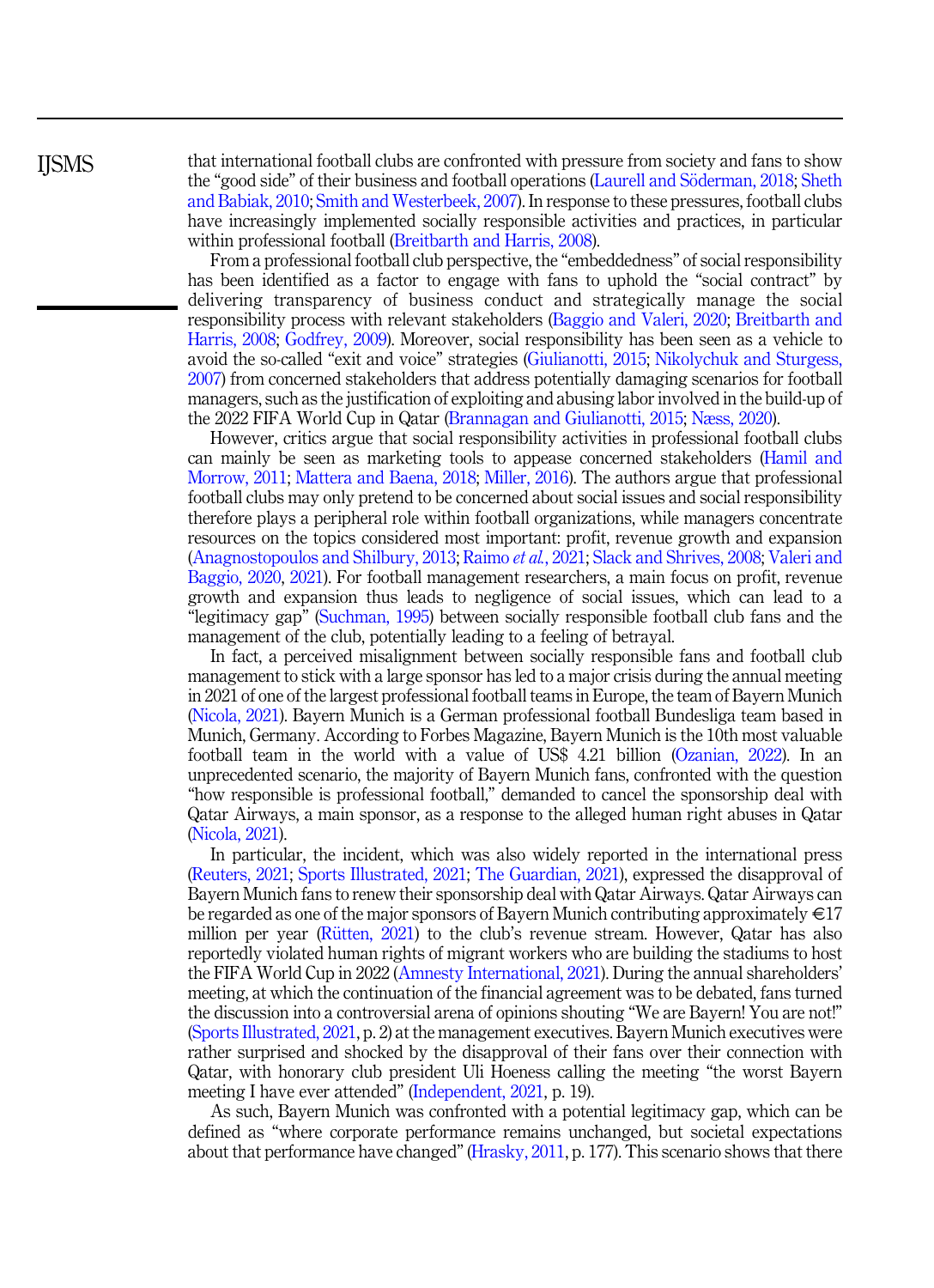seems to be a discrepancy between the fans' concern about social activities from sponsors and how Bayern Munich is using and communicating the social values to convince their audiences that the football club's existence and its operations are legitimate. In other words, the legitimacy gap led to feelings of betrayal through the actions of the Bayern Munich management, questioning the loyalty of fans.

We argue that this example of the Bayern Munich case represents a phenomenon that needs to be further investigated, as it not only demonstrates a discrepancy between the organizational identity and image, but more importantly, how it impacts legitimation strategies and the fans' loyalty attitudes towards the club. In academic literature, organizational identity is described as a "set of central, enduring and distinct elements that define who the organization is and why it exists" [\(Albert and Whetten, 1985,](#page-12-0) p. 265), while the image is a representation of external stakeholder impressions how they perceive an organization (Gioia et al.[, 2000](#page-13-0); [Raynard, 2016\)](#page-15-0). The alignment between identity and image is particularly important for football clubs, as it seems to influence not only the legitimacy of football business, but also the loyalty of fans (Liu *et al.*[, 2019](#page-14-0); [MacIntosh and Doherty, 2007](#page-14-0); [Sartore-Baldwin and Walker, 2011](#page-16-0)). As such, revisiting the concepts of organizational identity and image and its implications on loyalty and legitimacy would help to better understand the role of social responsibility in professional football, in particular concerning Bayern Munich.

Although prior studies acknowledge the prevalence of organizational identity and image to explain social responsibility, previous studies are limited in explaining how the determinants of legitimacy and loyalty influence the socially responsible organization's identity and image. In particular, the issue of how the interaction between legitimacy and loyalty influences the socially responsible organization's identity and image remains to be explored. In this study, we aim to fill this void. We specifically set the following research questions:

- $RQ1$ . How can a football club's social responsibility influence the organizational identity and its image?
- RQ1a. How does the football club's social responsibility influence the legitimacy of the organizational identity?
- RQ1b. How does the football club's social responsibility influence the fan's loyalty and its associated image?

In this paper, we theorize about legitimacy and fans' loyalty regarding a football club's social responsibility focus and the resultant implications for organizational identity and image. The goal of this paper is twofold. Firstly, this study will illustrate how social responsibility does not only influence legitimacy and loyalty, but also how it shapes organizational identity and its image. To do so, we consolidate the critical concepts of legitimacy and loyalty into a conceptual framework which presents the influences of social responsibility on organizational identity and image. We argue that legitimacy alone is limited to explain the implications of social responsibility and the inclusion of fan's loyalty provides a theoretical foundation which complements the concept of legitimacy in order to categorize the influences of social responsibility on organizational identity and image.

Secondly, we use the main concepts in the framework to build an integrative model that depicts four outcome types between organizational identity and image. Although researchers acknowledge the importance of organizational identity and image, previous research concerning their implications on legitimacy and loyalty remains limited. This inherent uncertainty makes it difficult to assess for football club's how the social responsibility activities influence both the legitimacy of the organizational identity as well as the image that influences fan loyalty. We combine the two critical dimensions of legitimacy and loyalty to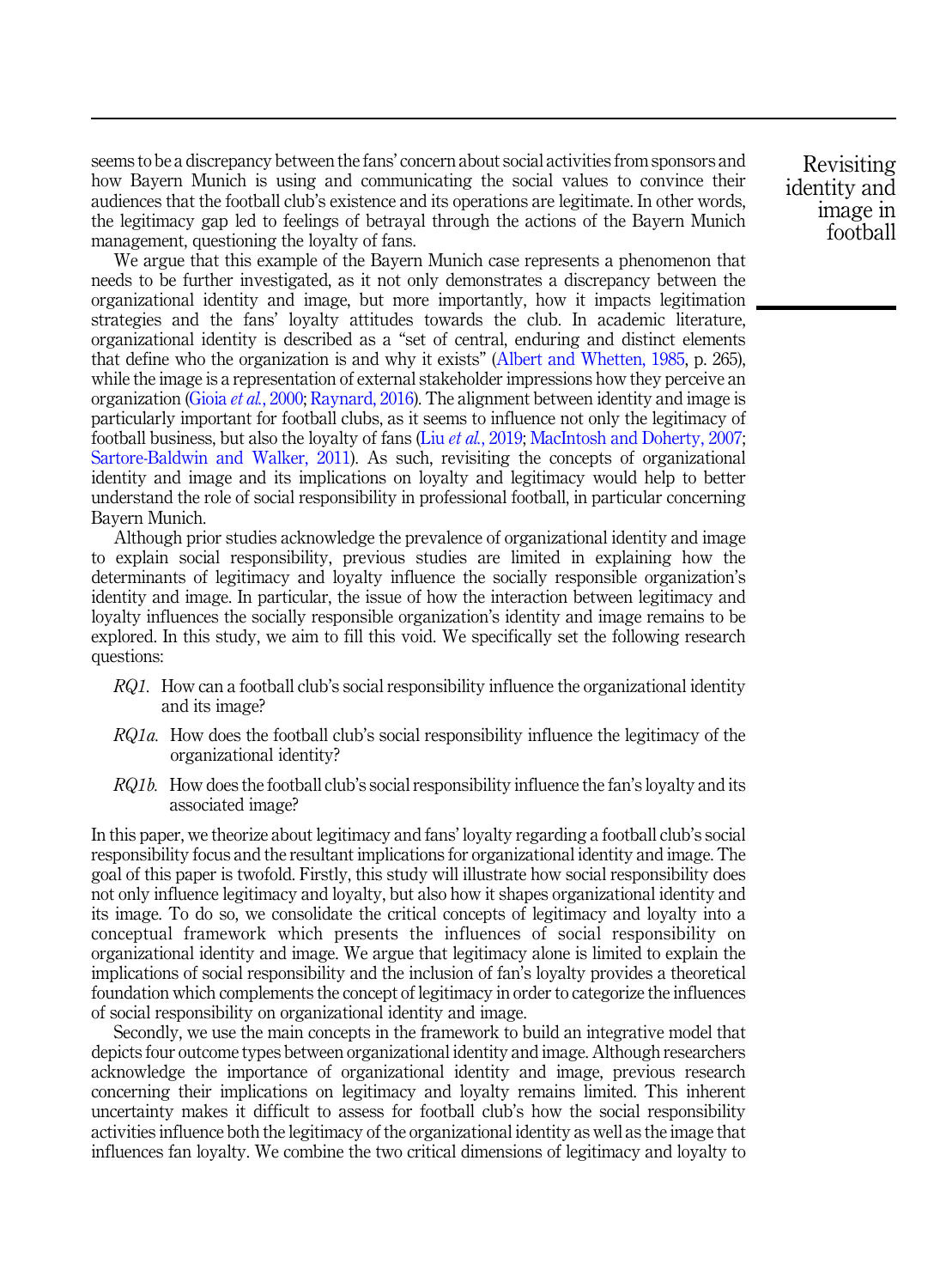categorize the implications on organizational identity and image with regard to social responsibility. The first dimension represents the "rationales" behind legitimacy, represented by a "moral" legitimacy approach and a "pragmatic" legitimacy approach. While a moral legitimacy approach in social responsibility is related to an open and transparent attitude to display business initiatives and its implications, a pragmatic legitimacy approach is related to a "creation" of an image for relevant audiences, thereby demonstrating rather symbolic initiatives. The second dimension represents the "loyalty" of fans, represented by a "relational" approach and an "ideological" approach. In a relational approach, fans "pledge" devotion and personal attachment to a football club organization in exchange for an affiliation to an identity group, while the ideological approach represents an engagement in a noble social cause, in which the fans feel obligated to participate and advocate the organization's ideological efforts.

By expanding insights into the concepts and implications of legitimacy and loyalty and its implications on organizational identity and image, this study provides several contributions to social responsibility in sports. Firstly, we present a conceptual model, proposing that both legitimacy and loyalty provide a theoretical foundation on which to examine the influences on organizational identity and image with regard to social responsibility. This model thereby links the organizational identity and image to the outcomes from the different levels of legitimacy and loyalty. Secondly, by categorizing the various outcomes between legitimacy and loyalty, our model proposes four outcome types between organizational identity, thereby providing an understanding of how to use social responsibility. This paper discusses the inherent uncertainty associated with socially responsible activities and potentially damaging scenarios for football managers.

Thirdly, the interaction of the concepts allows us to identify and categorize various levels between organizational identity and image to better understand the implications of social responsibility. In this regard, the framework advances the growing body of research on social responsibility and organizational identity and image, which to date has been paid only little attention to provide a comprehensive explanation of the implications of legitimacy and loyalty. Lastly, by categorizing the levels between organizational identity and image, our framework identifies strategies that management can use to exert agency over its socially responsible actions. In this regard, we contribute to the understanding of how legitimacy and loyalty influence identity and image and we advance social responsibility research by examining how football teams are affected by external pressures.

This paper is structured as follows: the next section introduces a framework which clarifies the role of organizational identity and image and its link to legitimacy and loyalty in professional football as well as discusses critical assumptions for this research. Next, the role of social responsibility is discussed, followed by an illustration how organizational identity and legitimacy as well as image and loyalty are linked and interrelated. A combination of the construct of organizational identity and image and its two underlying concepts of legitimacy and loyalty is illustrated in the following section, in which four types of social responsibility strategies are described and presented in a model. Finally, the conclusion highlights the contributions of this paper and discusses future research.

#### 2. The assumptions of the conceptual framework

In this section, we present our conceptual framework and the assumptions that link legitimacy and loyalty with organizational identity and image to illustrate the impact of these influences (see [Figure 1\)](#page-4-0) from a football club's social responsibility perspective. Of particular interest for this paper, on the one hand, the relationship between organizational identity and the football club's legitimacy and on the other hand, the link between the organizational image and fan loyalty.

**IISMS**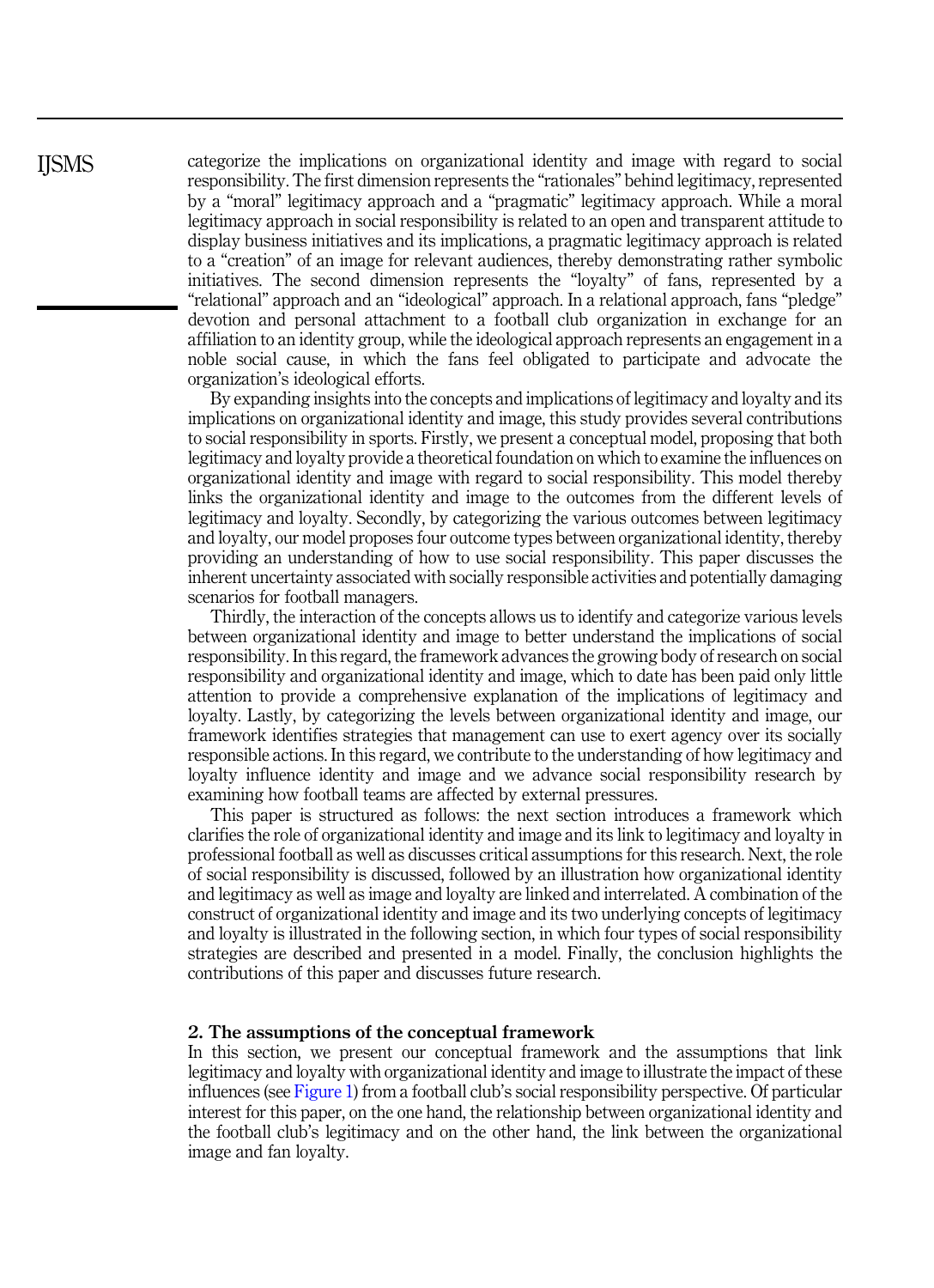<span id="page-4-0"></span>

These relationships between the concepts lead to four assumptions which are crucial to our framework. Firstly, we assume that social responsibility plays a key role and has been institutionalized in the values of a professional football club. As such, the aspect of social responsibility is an established "social fact" in football clubs and is taking into account when deciding what can be regarded as an appropriate action, however, the football can decide to which extent social responsibility is integrated into the club's values ([Meyer and Rowan,](#page-15-0) [1977;](#page-15-0) [Zucker, 1977](#page-17-0)). Secondly, we assume that, at a football club level, the organizational identity and its associated socially responsible actions are attributed directly to the football club's intention to maintain or gain legitimacy for their actions ([Suchman, 1995](#page-16-0)). However, given the different levels of legitimacy, we will argue that football clubs pursue one of two legitimation rationales: a "moral" legitimacy approach or a "pragmatic" legitimacy approach. We will argue that in the Bayern Munich case, management pursued a pragmatic legitimacy approach.

Thirdly, we assume that the football club's social image directly influences fan loyalty, depending on the football club's socially responsible actions (Bauer *et al.*[, 2008;](#page-12-0) [Kwak and](#page-14-0) [Kang, 2008](#page-14-0); [Plewa and Quester, 2011](#page-15-0)). In other words, depending on the degree of fan loyalty, club fans may either see the organizational identity and image aligned or may observe a discrepancy between the football's club identity and the social image. More specifically, while relational fans agree with a pragmatic legitimacy approach, ideological fans will see misalignment which may lead to a feeling of betrayal of the social identity of the football club – as exemplified by the Bayern Munich case. Fourthly, we assume that fans of the club can influence how socially responsible actions of the football club are shaped ([Walters and Tacon,](#page-17-0) [2010\)](#page-17-0). More specifically, fans are not only able to determine and evaluate the different levels of legitimacy, but also have the ability to voice their perceived impressions in a way that directly impacts the football club ([Ferkins and Shilbury, 2015](#page-13-0); [Friedman](#page-13-0) et al., 2004). This is particularly relevant in this case as Bayern Munich has to follow the so-called  $50 + 1$  rule, which was implemented in 1999 by the German Football League (DFL), the governing body of professional football in Germany. The  $50 + 1$  rule states that all German professional football clubs are not allowed to play if commercial investors comprise more than 49% of a club. As a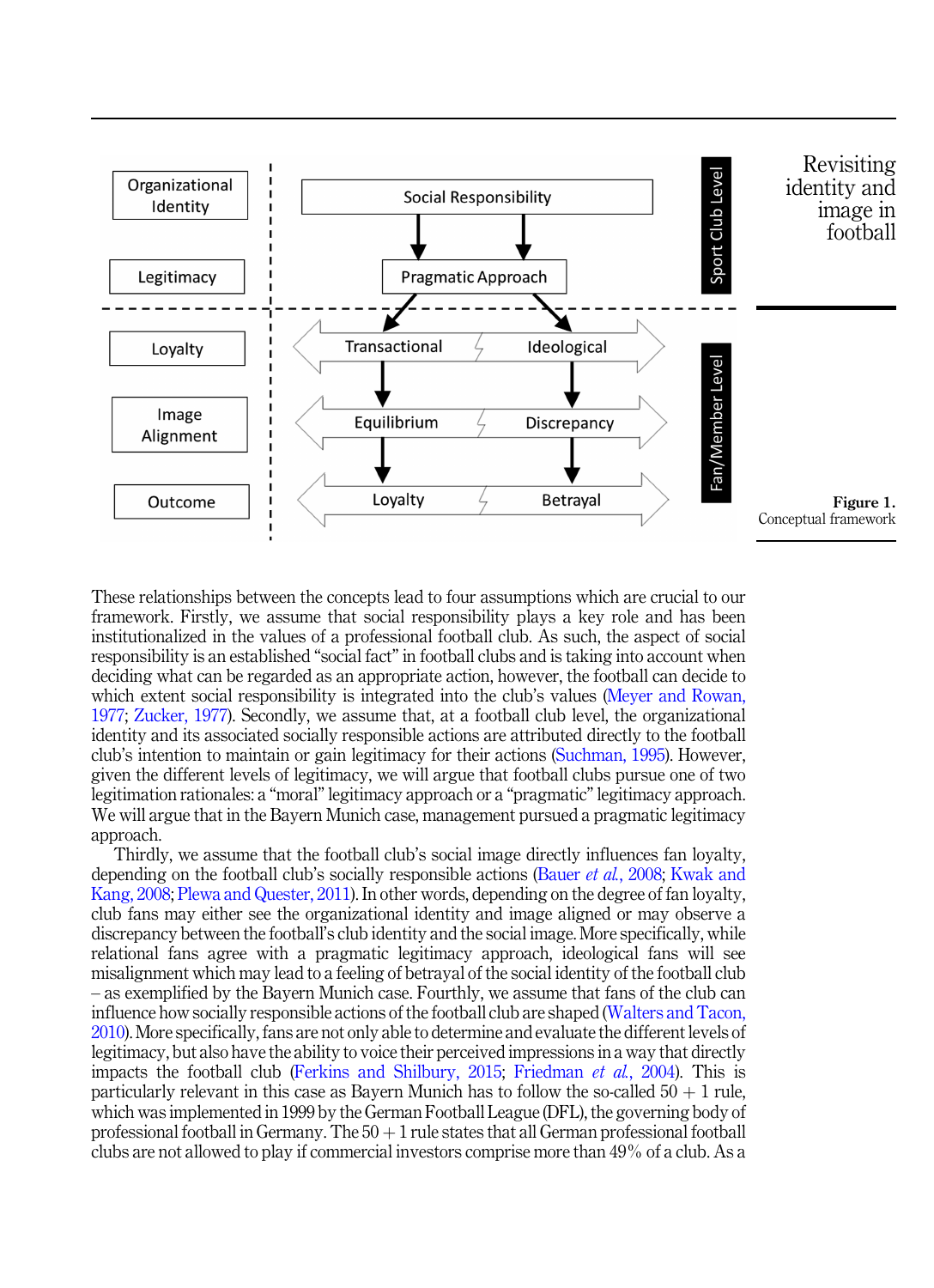**IISMS** 

consequence, the majority of voting rights belong to fans, i.e. private investors are restricted to take over clubs ([Bauers](#page-13-0) *et al.*, 2020).

## 3. Social responsibility in professional football clubs

The role of social responsibility can be regarded as a response to pressures from society and its societal needs. This is particularly true for the professional football clubs, who are under increasing scrutiny due to questionable practices and sponsorship deals ([Breitbarth](#page-13-0) *et al.*, [2011;](#page-13-0) [Herold](#page-14-0) *et al.*, 2020). The response of football clubs usually comprises explicit as well as forward looking actions to appease stakeholders and the overall public. In recent years, an increased engagement of football clubs in social activities can be observed, as the clubs see social responsibility as part of their image to enhance their reputation as well as to maintain or gain loyalty among club fans ([McCullough and Trail, 2022;](#page-14-0) [Sartore-Baldwin](#page-16-0) et al., 2017).

Social responsibility is also a result of the increasing professionalization and commercialization of football clubs and the overall football industry [\(Blumrodt](#page-13-0) *et al.*, 2013; [Breitbarth and Harris, 2008;](#page-13-0) [Ribeiro](#page-15-0) *et al.*, 2019). Driven by internal efforts to encourage growth and the subsequent increasing engagement with external stakeholders, new mutual beneficial partnerships and evolving globalized marketing opportunities can be seen as reasons to integrate social responsibility in the football club's long-term planning ([Breitbarth](#page-13-0) et al.[, 2011;](#page-13-0) [Walters and Panton, 2014](#page-16-0)). In other words, the increasing complexity for managers to navigate football clubs to achieve solid profits and raise the attendance of and the entertainment levels for fans is accompanied by social responsibility efforts not only to position the club within a particular market, but also due to ethical expectations and risk management [\(Anagnostopoulos and Shilbury, 2013](#page-12-0); [Valeri, 2022](#page-16-0)).

From a strategic perspective, social responsibility can thus be seen as a core value within a professional football club's operation, representing a way to legitimize its business activities. As a consequence, social responsibility represents a key aspect of what organizational theorists call"organizational identity"([Albert and Whetten, 1985](#page-12-0); Gioia et al.[, 2000](#page-13-0); [Hatch and](#page-14-0) [Schultz, 1997\)](#page-14-0). In other words, social responsibility is not only supposed to be an integral part of the football club's strategy and its value system, but the club will also try to project their social activities to relevant audiences to build legitimacy and loyalty. In the following sections, we will discuss the role of legitimacy and loyalty along with the resultant implications on organizational identity and image.

## 3.1 The football club view: linking social responsibility, organizational identity and legitimacy

Organizational identity can be described as a vehicle that locates the football club in a social and cognitive space of its surroundings and asks the question "Who are we as an organization?" (Gioia et al.[, 2000\)](#page-13-0). In particular, organizational identity is defined by its cultural understanding and its associated social interactions, thereby representing the perceived meanings from internal organizational members as well as projecting an outward image to fans ([Balmer, 2008](#page-12-0); [Hatch and Schultz, 1997\)](#page-14-0). Scholars attribute the concept of organizational identity to three specific characteristics: (1) central (representing only essential and fundamental aspects), (2) distinctive (represents how the organization distinguish itself from others) and (3) enduring (represents that these values last over time) [\(Albert and](#page-12-0) [Whetten, 1985;](#page-12-0) Skille et al.[, 2020\)](#page-16-0).

One way how professional football clubs define their organizational identity is by a longterm engagement in social responsibility that is embedded in the football club's values, thereby fulfilling all respective characteristics [\(Sorour](#page-16-0) et al., 2021; [Wickert](#page-17-0) et al., 2017). As such, social responsibility represents a central value within the football club as a reaction to market forces. In other words, social responsibility is part of the identity meaning system that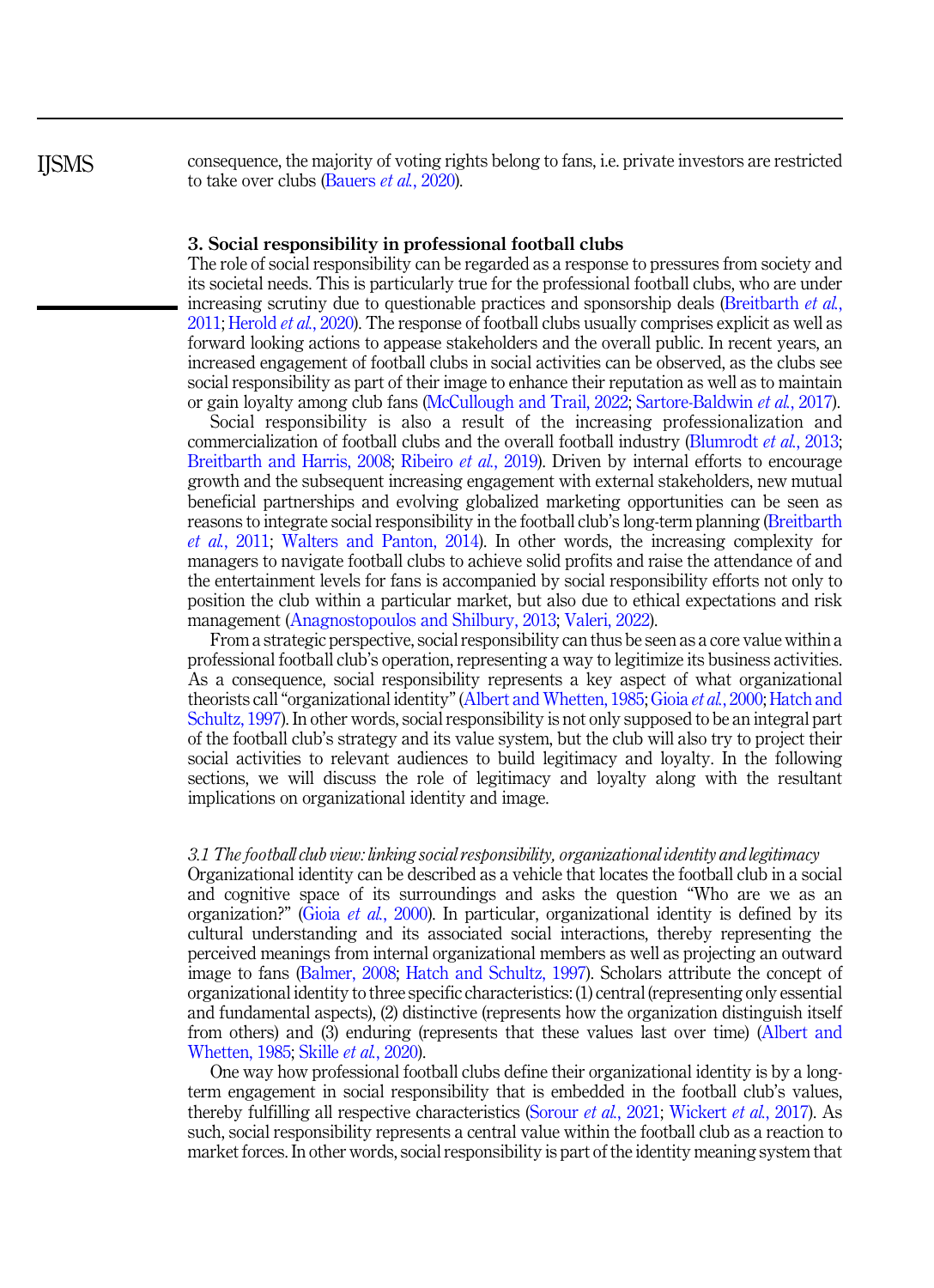is used by professional football teams to legitimize their acts through a social contract. As part of the social contract, these football clubs promise to execute certain desired actions in exchange for approval of their objectives, other benefits and ultimately survival [\(Guthrie and](#page-14-0) [Parker, 1989;](#page-14-0) [Kellison and Mondello, 2012\)](#page-14-0). Organizational legitimacy has long been recognized as critical to any organization's survival ([Dowling and Pfeffer, 1975](#page-13-0)). Legitimacy is "a generalized perception or assumption that the actions of an entity are desirable, proper or appropriate within some socially constructed system of norms, values, beliefs and definitions" [\(Suchman, 1995](#page-16-0), p. 274). As such, legitimacy can be thought of as the underlying rationale, or the primary motive, for participating in social activities.

Football clubs, on the other hand, have differing perspectives and degrees of legitimacy for social responsibility. In general, two opposing legitimation "rationales" can be distinguished for social responsibility [\(Suchman, 1995](#page-16-0)): "pragmatic" and "moral" legitimacy. Moral legitimacy, according to [Hrasky \(2011\)](#page-14-0) is related to a normative orientation in an organization and is achieved when the stakeholders agree on a favorable judgment of the respective organization and its demonstrated accomplishments. In contrast, pragmatic legitimacy involves engaging in self-interested behavior calculated to portray an image of the organization that is honest and trustworthy, promoting and sharing the values that the audience shares ([Suchman, 1995\)](#page-16-0).

[Hopwood \(2009\)](#page-14-0) argues that these legitimization "rationales" result in different approaches to social responsibility, i.e. each legitimization rationale has a direct impact on the football club's social responsibility strategy. [Hrasky \(2011\)](#page-14-0) and Kim *et al.* [\(2007\)](#page-14-0) associate pragmatic legitimacy with symbolic management and moral (or normative) legitimacy with action-oriented or substantive management. In other words, a moral or normative legitimacy approach reflects substantial corporate action taken by a football club to demonstrate their values to its fans ([Hrasky, 2011;](#page-14-0) [Walker and Kent, 2009\)](#page-16-0). In contrast, symbolic behavior includes rhetorical comments intended to transport a sense of social values, which is not supported by corporate action [\(Doherty and Chelladurai, 1999\)](#page-13-0). Symbolic behavior is also linked to pure reputation management, in which social responsibility efforts are tightly coordinated with the public relations department in order to obtain support from the organization's most pressing audiences [\(Hrasky, 2011](#page-14-0); [Smith and Westerbeek, 2007](#page-16-0)).

While the previous discussion shows that organizational identity is influenced by the degree of legitimacy, existing literature provides only limited insight into how the associated organizational image may influence the loyalty of football fans. In the next section, the interplay between those concepts will be explicated and its link to organizational identity discussed.

#### 3.2 The fan view: the relationship between image and loyalty

The role of football club's image in organizational identity research has received significant interest, as studies have shown that external impressions of an organization's image influence the perception of external stakeholders including fans [\(Bauer](#page-12-0) et al., 2008; [Herold](#page-14-0) et al.[, 2021](#page-14-0); [Parent and Foreman, 2007\)](#page-15-0). The relationship between identity and image is interdependent, i.e. while the organizational internal management aims to project associated identity images to their audiences who interpret and reflect these images back, the reflection of the images often lead to reshaping of the organization's identity [\(Raynard, 2016\)](#page-15-0). In this process, inconsistencies between identity and image and its meanings can be observed, often creating "a significant level of discomfort"[\(Parent and Foreman, 2007](#page-15-0), p. 17) about the beliefs of the respective organization.

For example, using the example of Bayern Munich from above, the football club's management believed that their engagement in social responsibility addressed stakeholders' concern and believed their fans had the same image or impression of the club's social activities. However, a crisis occurred when management was confronted with the reality that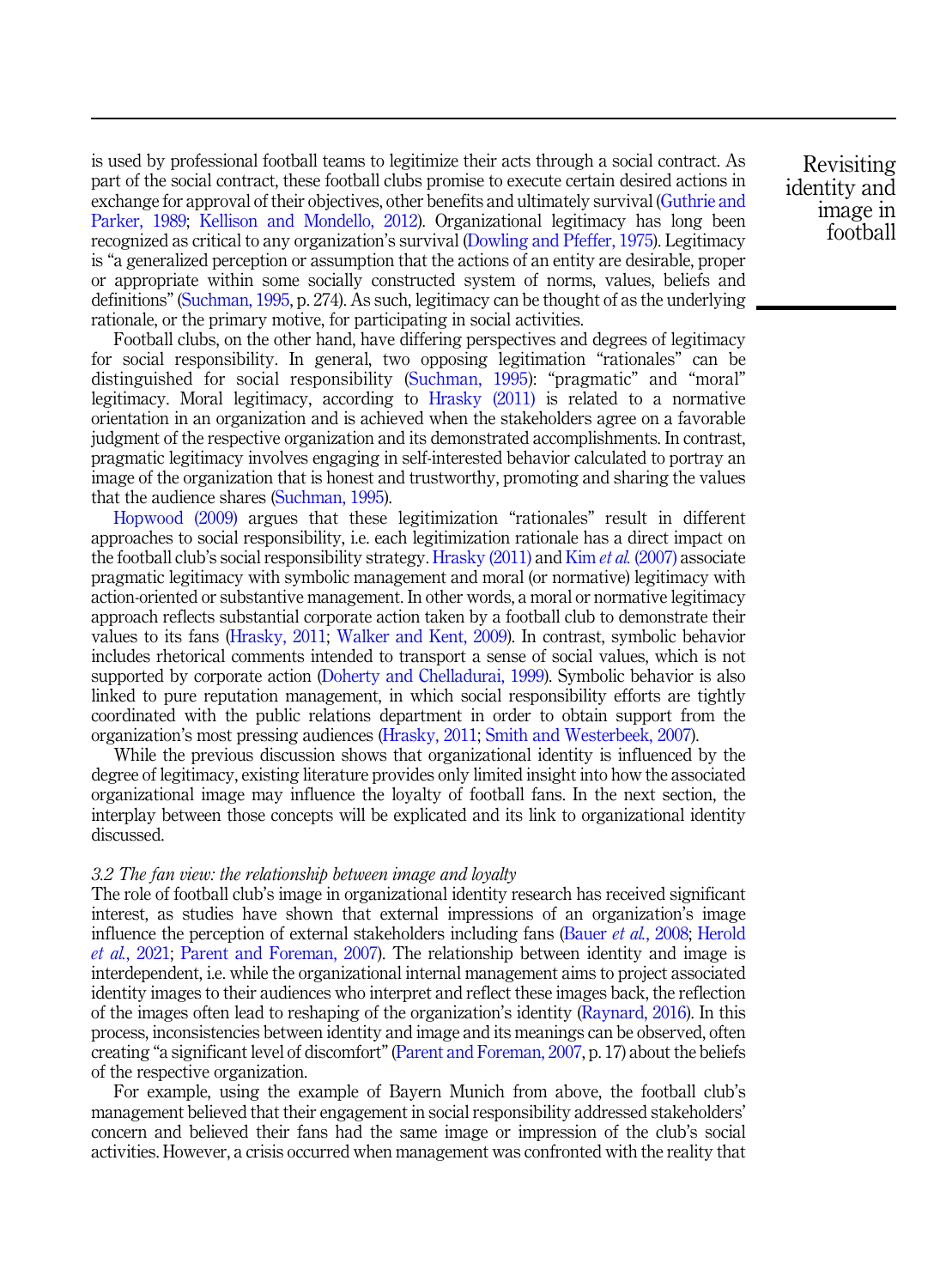Bayern Munich fans had an image that the sponsorship of the Qatar Airways represents a breach of Bayern Munich's socially responsible actions due to Qatar's questionable human rights record. Hence, fans perceived a discrepancy between the football club's organizational identity and its image through its social responsibility efforts. In other words, the football club's organizational identity has been detached from its image, i.e. 'inside' members of the organization perceive the identity as stable and immutable, whereas 'outside' fans demand change due to the differently perceived image (Gioia *et al.*[, 2000\)](#page-13-0).

A discrepancy between identity and image may lead to a change in fan loyalty, depending on the level of loyalty towards the organization, i.e. the level of commitment of a fan to a team ([Gladden and Funk, 2001;](#page-13-0) [Stevens and Rosenberger, 2012;](#page-16-0) [Yousaf](#page-17-0) et al., 2020). Commitment has been studied extensively and studies show that a high level of commitment can be observed when fans feel a deep inner attachment to their team and the commitment is persistent over time [\(Pritchard](#page-15-0) et al., 1999). In a football context, one of the factors of loyalty is also the long-term success of the football club and its team ([Bodet, 2012;](#page-13-0) O'[Reilly and](#page-15-0) [Chatman, 1986\)](#page-15-0).

For the purpose of this paper, we distinguish between two dimensions of loyalty in a football context: relational loyalty and ideological loyalty, both based on the level of "emotional" exchange between fans and their football club ([Hart and Thompson, 2007;](#page-14-0) [Park](#page-15-0) [and Kim, 2000;](#page-15-0) [Soderberg](#page-16-0) et al., 2019). Relational loyalty comprises a social-emotional exchange, represented by an interest in group and a pledge to devotion to the football club in exchange for being part of an identity group ([Grimmer and Oddy, 2007](#page-13-0); [Hart and Thompson,](#page-14-0) [2006\)](#page-14-0). In contrast, ideological loyalty represents the fans' feeling that the football club represents a noble social cause as well as the member's obligation to personally contribute to it and advocate the club's organization's ideological initiatives [\(Hart and Thompson, 2007\)](#page-14-0).

As such, if the majority of a football club's fans have adopted an ideological loyalty approach, i.e. they believe that their team represents or pursues a "noble cause", they expect the football club's image to correspond with that belief. If the image and the approach to loyalty are, however, misaligned, fans may feel betrayed. In other words, if football club's follow a pragmatic legitimacy approach, i.e. they rather pretend to care about social values without taking substantial actions, fans' loyalty towards the club is tested or questioned, as exemplified by the Bayern Munich case. Fans seem to recognize the discrepancy between the Bayern Munich self-given organizational identity, claiming to be acting socially responsible and the perceived contradictory engagement with a sponsor that allegedly violates human rights.

In other words, the relationship between organizational identity and image as well as the underlying link between legitimacy and loyalty presents a complex relationship which has a direct influence on the extent of social responsibility in football clubs. Thus, the dynamics represents a constant struggle to align organizational identity with its image to maintain or build legitimacy and loyalty. Therefore, we argue that both dimensions, the degree of legitimacy on the one hand and the degree of loyalty on the other, are crucial in determining the extent of engagement in social responsibility in professional football clubs. In the case of Bayern Munich, the club faces an unprecedented scenario that shows not only a discrepancy between organization identity and image, but also a misalignment between the underlying concepts of legitimacy and loyalty. In the following section, we will present three scenarios, based on the construct organization identity and image and its underlying concepts of legitimacy and loyalty, how the club can overcome these discrepancy and misalignment.

## 4. Categorizing the alignment between organizational identity and image for social responsibility in professional football clubs

Taken together, the dimensions of legitimacy and loyalty provide an integrative model which allows us to categorize the alignment between organizational identity and image for social

**IISMS**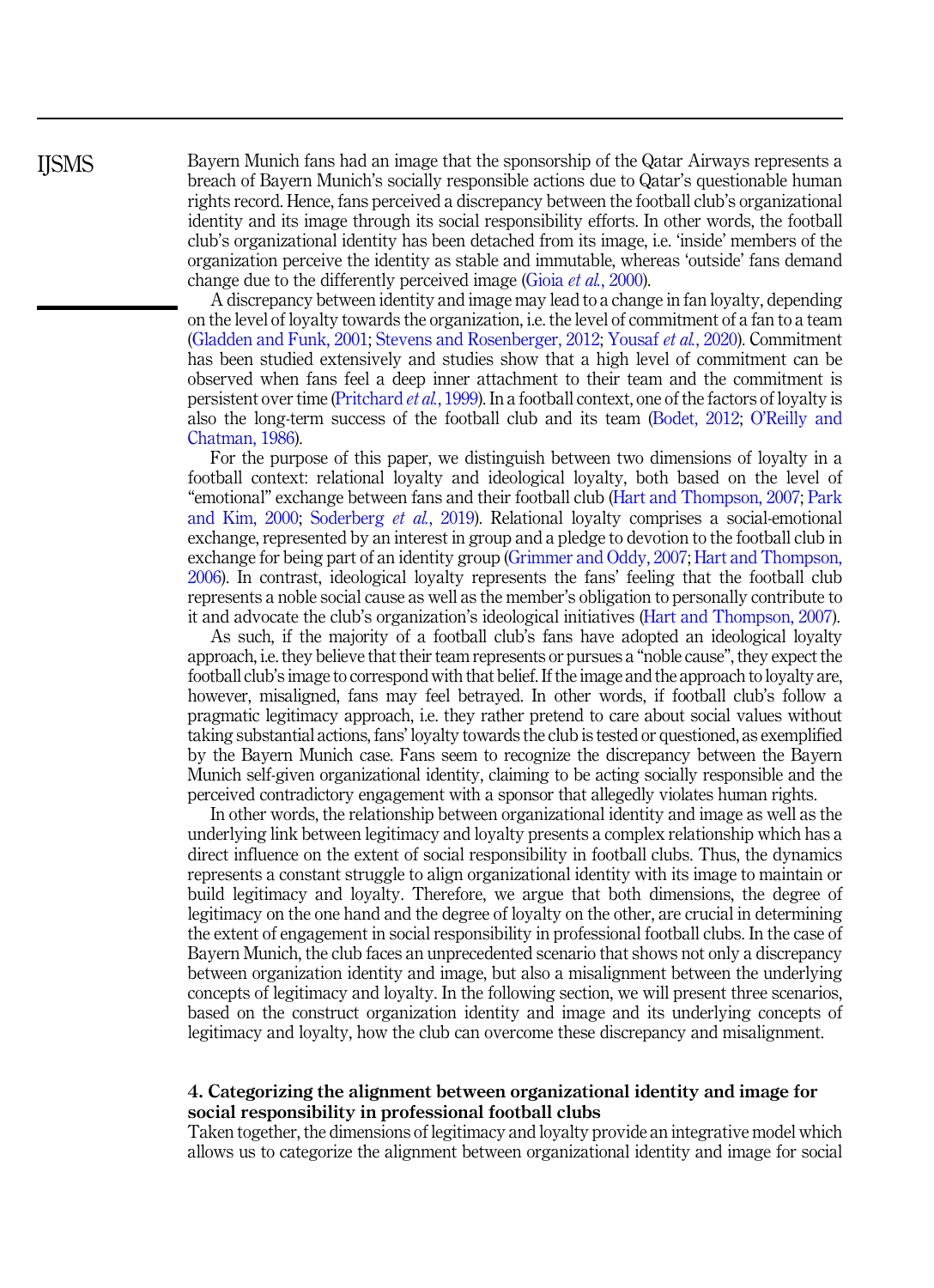responsibility in professional football clubs. While legitimacy reflects the degree to which the football club integrates social responsibility in their organizational identity, loyalty represents the degree to which football club fans are committed to the team's noble cause and its associated image. To establish a clear distinction between those dimensions, it is assumed that legitimacy reflects the degree to which it influences the internal football club's organizational identity, i.e. to which degree social responsibility is integrated into the football club's meaning system. From an external view, it is assumed that loyalty represents the degree of how the image from the football club is perceived, i.e. how fans perceive the socially responsible image of the football club and whether it corresponds with its identity.

In this section, we combine these concepts to propose four types of organizational identity and image for social responsibility in professional football clubs: Sell-out, Substantial, Profitdriven and Engaged. Figure 2 depicts the four types of interaction between organizational identity and image for social responsibility in professional football clubs. We used dashed rather than solid lines between the types to emphasize that legitimacy and loyalty can vary between the types. Our framework reveals that the alignment between organizational identity and image for social responsibility depends on the degree of legitimacy as well as on the degree of loyalty.

The position of Bayern Munich, based on the actions and outcomes of the annual meeting in 2021, can be seen as a Sell-out, as ideological fans seem not to agree with the pragmatic legitimacy approach by Bayern Munich's management. Bayern Munich has thus several options to overcome the misalignment, which is illustrated by the three remaining types in the model. We elaborate on each type below, explain how each type implies a distinct level of alignment or misalignment between organizational identity and image and develop a research proposition for each type.

## 4.1 Sell-out

The first type of interaction between organizational identity and image exhibits a pragmatic legitimacy approach and ideological fans, leading to a misalignment between organizational identity and image, as exemplified by the Bayern Munich case. These football clubs have not



Revisiting identity and image in football

Figure 2.

identity and image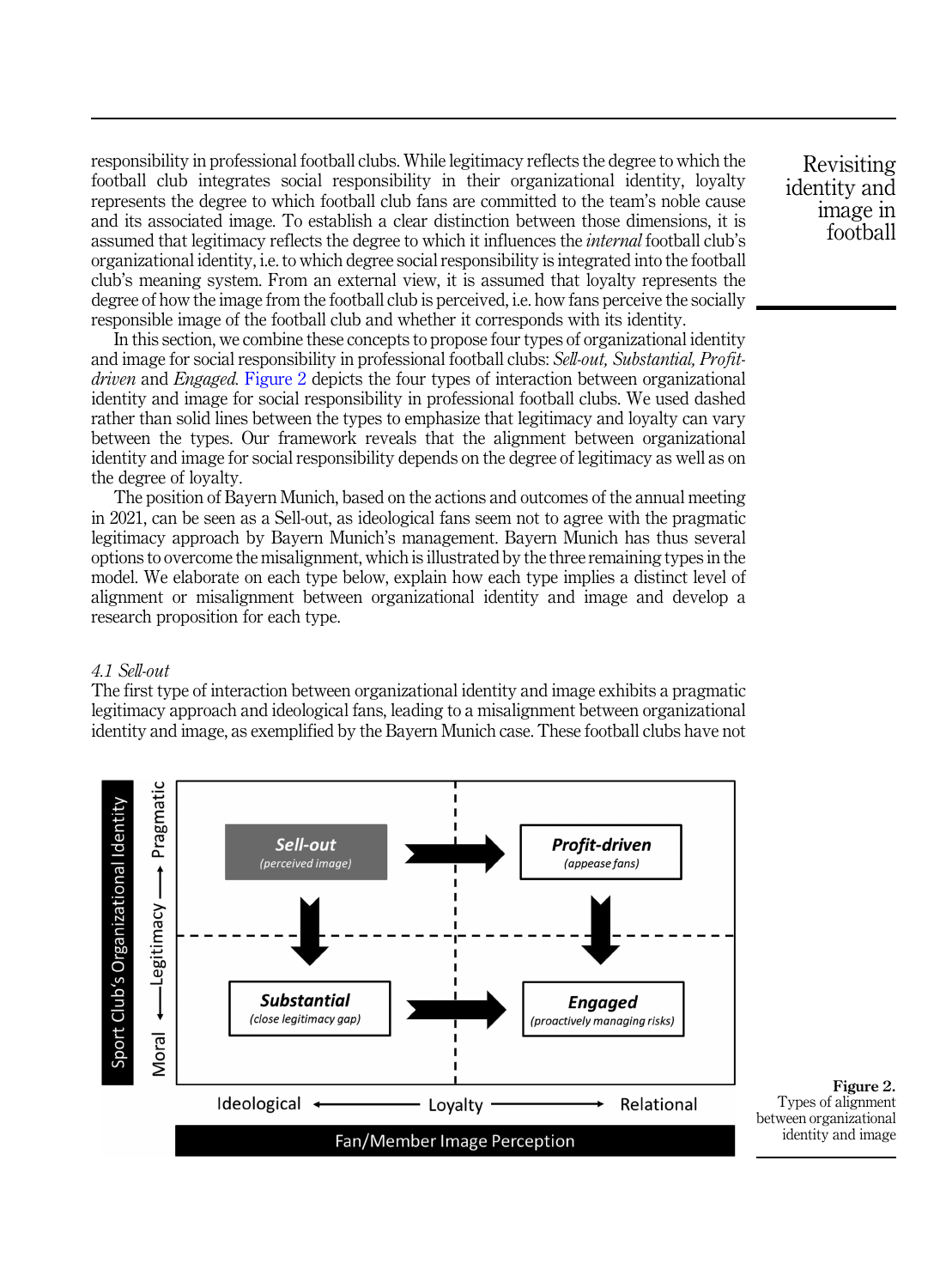**IISMS** 

fully integrated social responsibility in their organizational structures and their meaning system, thus the organizational identity is designed to the minimum to maintain legitimacy ([Filiz](#page-13-0)öz and Fis[ne, 2011\)](#page-13-0). Moreover, these clubs face fans that are coordinated and demand socially relevant actions or attitudes from the club, leading to a potential legitimacy gap ([Friedman](#page-13-0) et al., 2004). As a result, the organizational identity and its image are detached from another and these football clubs are under the impression of a "sell-out" from fans, i.e. willing to sacrifice their organizational integrity to become more profitable. We therefore label this type Sell-out.

Sell-out football clubs work with relevant stakeholders mainly to gain support of the club's investors or other partners who benefit from the financial success of the club ([Friedman](#page-13-0) et al., [2004;](#page-13-0) [Thompson and Parent, 2021](#page-16-0)). Moreover, because of the football club's pragmatic legitimacy, football managers may demonstrate self-interested or narcissist attitudes with claims of social values and accomplishments, which are not accompanied by a club's initiatives ([Godfrey, 2009](#page-13-0)). However, due to ideological loyalty approach, fans will repeatedly ask for accountability regarding social responsibility, including demands to adopt measurements and actions that go beyond the social values and may hurt the bottom line. This combination of pragmatic legitimacy and fans wanting to participate in a "noble cause" leads to an "external expectation conflict" ([Oliver, 1991,](#page-15-0) p. 153), as the club resists organizational adaptation strategies for their social responsibility initiatives.

While football clubs in the sell-out type are aware of a potential legitimacy gap, clubs respond by fulfilling only the minimum social responsibility demands ([P](#page-15-0)å[lsson and](#page-15-0) [Kov](#page-15-0)á[cs, 2014\)](#page-15-0). However, as societal demands for social responsibility are increasingly becoming more widespread and powerful, it results in a reduction of individual agency and may initiate a shift from "actorhood to otherhood" ([Meyer and Jepperson, 2000,](#page-15-0) p. 107). Ultimately, social pressures will lead to change in organizational identity and image as clubs are forced to adapt or devote its resources – we therefore propose: The combination of a pragmatic legitimacy approach and ideological fans will lead to the implementation of substantial changes or the engagement in projecting a socially responsible image to appease fans.

## 4.2 Substantial responsibility

The second type of interaction between organizational identity and image exhibits a moral legitimacy approach and ideological fans, leading to alignment between organizational identity and image. In these football clubs, social responsibility is integrated into the club's value system, representing an organizational identity that is driven by actions to maintain or build legitimacy. Ideological loyalty means fans are actively asking for socially responsible actions and measures, leading to a convergence of legitimacy and loyalty approaches. As a result, football clubs are able to align their social responsibility identity with the projected image, which results in substantial social responsibility actions and measures that lead to both legitimacy and loyalty. We therefore label this type substantial.

Substantial activities reflect the football club actions taken by managers to show social responsibility to an extent that the majority of relevant audiences is satisfied with the club's performance ([Anagnostopoulos](#page-12-0) et al., 2014). Because social responsibility is related to a moral legitimacy approach, social responsibility is integrated in the club strategies as well as in their organizational structures, thus social values are shared among all managers ([Walzel](#page-17-0) et al., [2018\)](#page-17-0). Furthermore, because the football clubs face ideological fans, there is no need to engage more in image building for social responsibility actions beyond the stakeholder requirements ([Breitbarth](#page-13-0) et al., 2019). Together, these factors lead to an aligned organizational identity and image that proactively manages further stakeholder pressures by, e.g. reaching out to NGOs and international accreditation organizations to enhance the image of the football club ([Sartore-Baldwin and Walker, 2011;](#page-16-0) [Walker and Kent, 2009](#page-16-0)).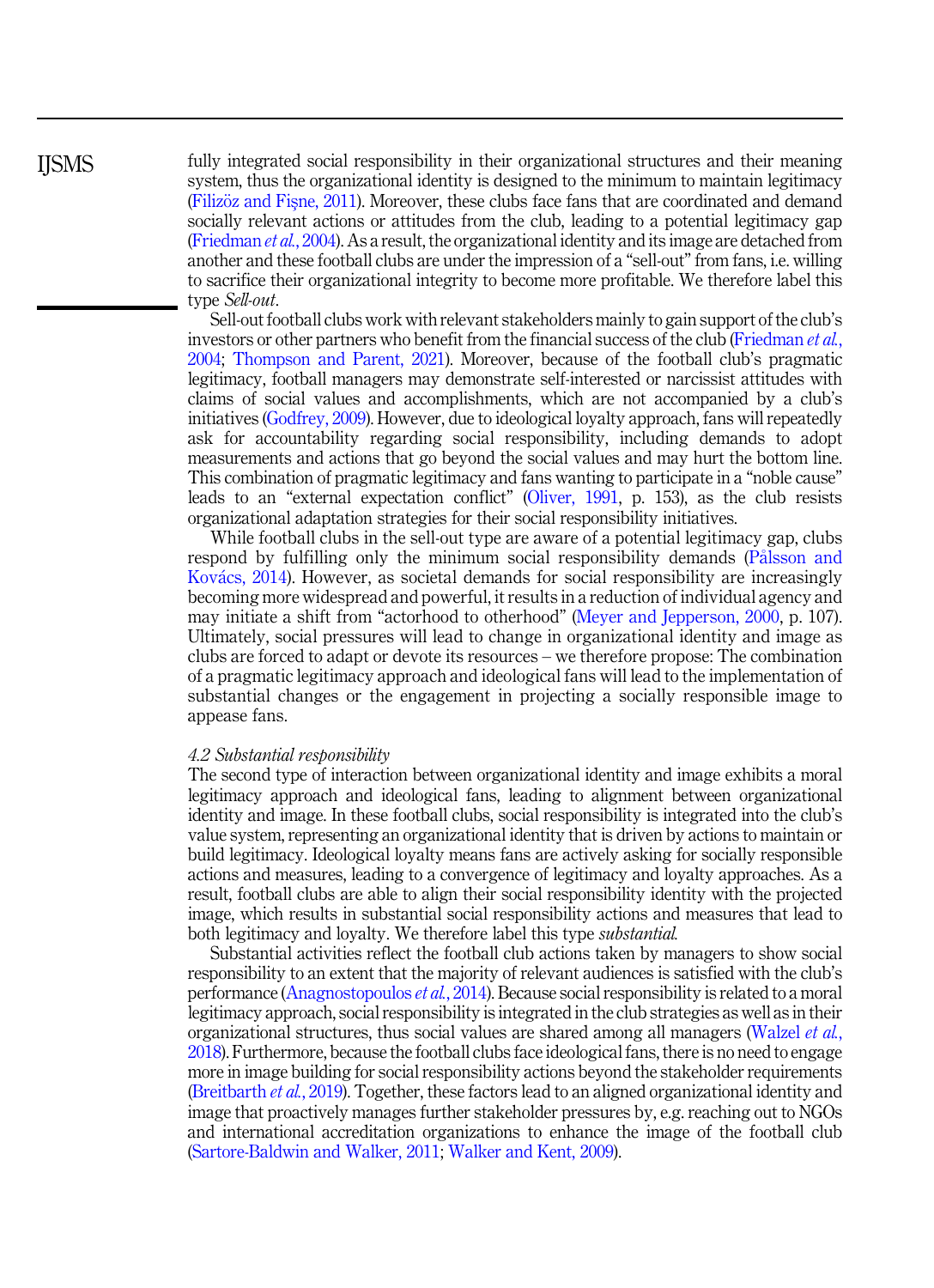However, despite these substantial initiatives reflect that the football club's social identity mirrors its image, studies found that this alignment and its related initiatives indicate the tendency of organizations to pick the "low-hanging" fruit by focusing on low-risk actions without really embracing ongoing adaptation of identity and image for social values ([Anagnostopoulos and Shilbury, 2013](#page-12-0); [Barrett](#page-12-0) et al., 2019). Ultimately, the focus on low-risk actions reflects a football club's decision to acknowledge its social identity as an organizational function, but the associated image neglects the increasing demand of relevant fans - we therefore propose: The combination of a moral legitimacy approach and ideological fans results in external pressures to increase socially responsible initiatives.

Revisiting identity and image in football

## 4.3 Profit-driven responsibility

The profit-driven type of interaction between organizational identity and image embodies pragmatic legitimacy and relational fan loyalty, leading to an alignment between organizational identity and image. These clubs, unlike in the substantial type, have to deal with a relational fan base and thus do not have to emphasize their'noble cause' to make fans feel valued. And unlike the substantial driven clubs, the pragmatic legitimacy indicates that social responsibility is reflected in the club's strategies to a lesser extent. These clubs may use rhetorical statements to build an image of socially responsible initiatives, which is not challenged by fans ([Walker and Kent, 2009\)](#page-16-0). As a result, these clubs can focus on profit-driven income streams, as they are neither under pressure to give fans to engage more in socially responsible actions for image purposes, nor to adapt organizational structures to integrate social values in the club's meaning system. We therefore label this type *brofit-driven*.

Profit-driven clubs pursue an imagethat, according to [Oliver \(1991\)](#page-15-0) can be seen as "window dressing" (p. 154), reflecting a "symbolic" acceptance of market forces, but in fact bypassing authority and ignoring societal expectations. From a social responsibility perspective, profit-driven clubs are often related to a club's interest in media attention [\(Filiz](#page-13-0)öz [and Fis](#page-13-0)[ne, 2011](#page-13-0); [Hamil and Morrow, 2011](#page-14-0)). These clubs have social values not integrated into their meaning system and socially responsible activities are closely related to the club's PR department to appease its most relevant audience. Together, these factors result in low engagement in socially responsible actions, as the club shares and promotes the values that the audience values.

The profit-driven type is often observed in professional football clubs [\(Walker and Parent,](#page-16-0) [2010\)](#page-16-0). Given that most fans focus on the "winning" of their teams, social responsibility is rather neglected as it does not represent a "core" element of football, in particular when fans are not coordinated or do not have any voting power [\(Bradish and Cronin, 2009](#page-13-0); [Godfrey,](#page-13-0) [2009\)](#page-13-0). In turn, football clubs have a less urgent need and little motivation for substantial initiatives to further engage in social responsibility. Ultimately, profit-driven football clubs may ignore market forces and its implications – we therefore propose: The combination of a pragmatic legitimacy approach and relational fan loyalty results in further engagement in social responsibility to minimize risk and damaging scenarios.

#### 4.4 Engaged

The fourth type of interaction between organizational identity and image is characterized by moral legitimacy and relational loyalty among fans, leading to misalignment between organizational identity and image. These clubs have social responsibility integrated in their structures, therefore the social values are represented in the strategy and in the organizational identity. However, the fans' loyalty is characterized by a relational approach, thus fans are interested in the club's social responsibility only to a lesser extent. As a result, the combination of moral legitimacy and the associated integration of social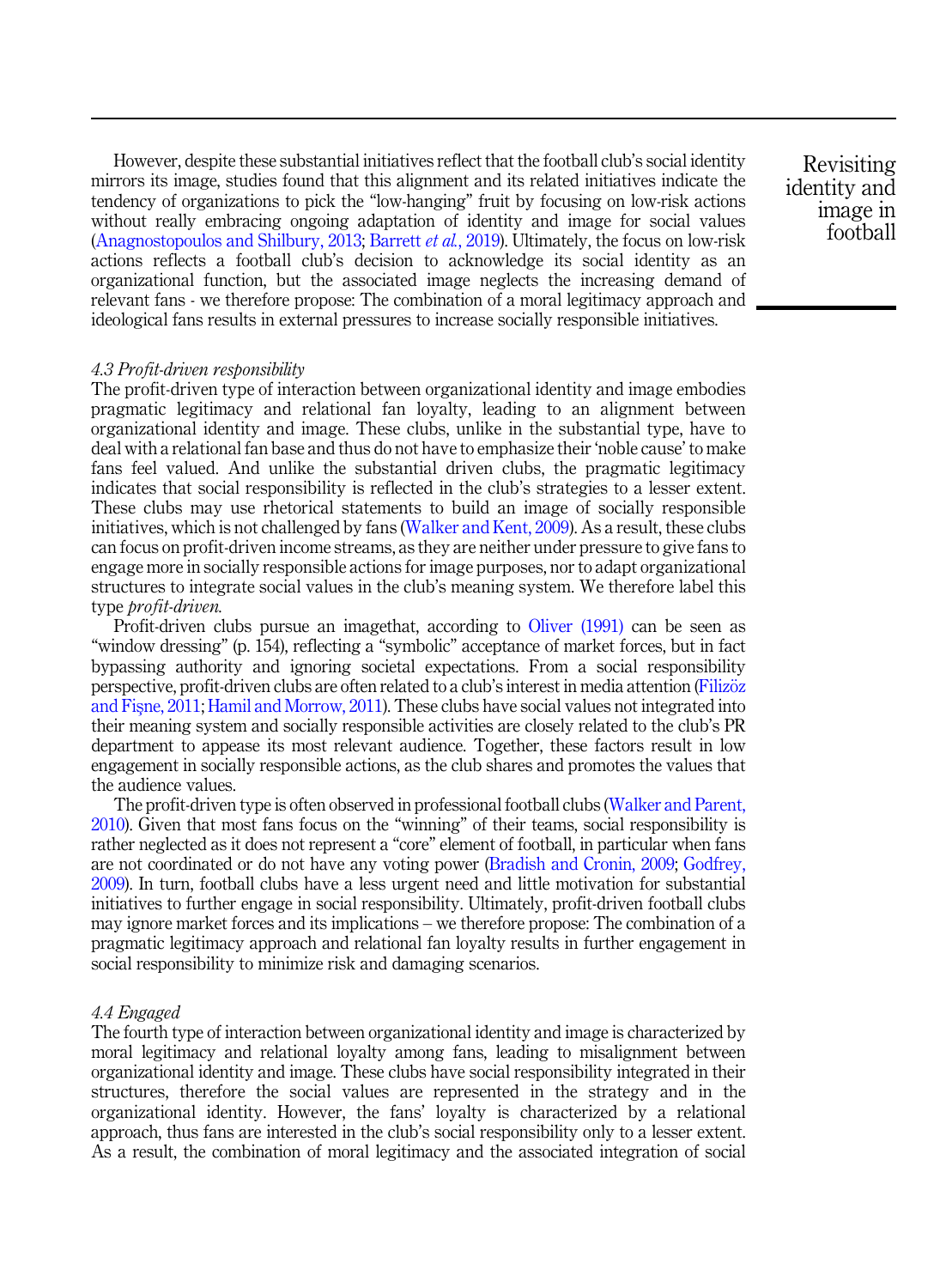values in the club's identity with less interested fans regarding the social image, leads to overengagement with the relevant audiences, in particular with fans. We therefore label this type engaged.

Engaged clubs in social responsibility are built on the assumption the top management's social ideals and beliefs will be widely shared internally, resulting in unity among internal organizational members with a shared sense of identity and dedication to common social aims and aspirations ([Heinze](#page-14-0) *et al.*, 2014). Because these clubs follow a moral legitimacy approach, their engagement indicates full accountability of the club's actions ([Suchman, 1995\)](#page-16-0). The fans' perception of these projected social images of full accountability for the club's actions, however, is not fully acknowledged due to a noninterest in the social responsibility activities of the club ([Walker and Kent, 2009\)](#page-16-0). In other words, the discrepancy between organizational identity and image has no direct consequences on the club level, as the social engagement exceeds the interest and the engagement of fans for social responsibility.

Engaged clubs are better prepared for potential risks and damaging scenarios stemming from social issues as the values are already integrated into the club's identity ([Breitbarth](#page-13-0) *et al.*, [2019\)](#page-13-0). Ultimately, adapting the associated image for fans is thus – we therefore propose: The combination of a moral legitimacy approach and relational loyalty among fans will lead to an engagement in social responsibility as a "proactive preventive act" as a response to potential increasing societal pressures.

## 5. Conclusion

If organizational identity and image affect social responsibility strategies, then frameworks that describe these effects and ultimately categorize these strategies, expand insights into the implications and advance concepts. This study's intention has been to provide insights into the social responsibility strategies of football clubs and developed two frameworks. In the first framework, we showed the combination of a management's pragmatic legitimacy approach with ideological fans leads to feeling a betrayal among fans, illustrating the detachment between the organizational identity of the football club and its image. We elaborated on the theoretical foundations and processes of organizational identity and image and discussed their implications on legitimacy and loyalty. Based on these implications, we built an integrative model combining the various degrees of legitimacy and loyalty that lead to four types of social responsibility strategies that football clubs can use to align their organizational identity and image. In the case of Bayern Munich, we showed how the misalignment between organizational identity and image can be overcome and what actions Bayern Munich can take to align their social values between identity and image.

From a practical perspective and in line with Gioia *et al.* [\(2000\)](#page-13-0), we argue that sport managers should differentiate "between an enduring identity and an identity having continuity" (p. 65). The notion of an enduring identity implies that the identity remains the same over time, while an identity with a sense of continuity is one that shifts in its interpretation and meaning while retaining labels for core beliefs and values. As such, Bayern Munich interpretation of their expressed social values should represent and translate into action and an image that is both consistent with their internal social values and the organizational image that is important for the fans' loyalty.

To achieve that, Bayern Munich is arguably restricted to two options: (1) attempt to change the way they see themselves, or (2) change something about the way others perceive them. However, as [Cornwell](#page-13-0) et al. (2018) point out that direct interventions to alter the external perceptions of organizational identity are rather ineffective, we argue that a projection of a club's vision in a form of a desired future image sticking to their social values is a viable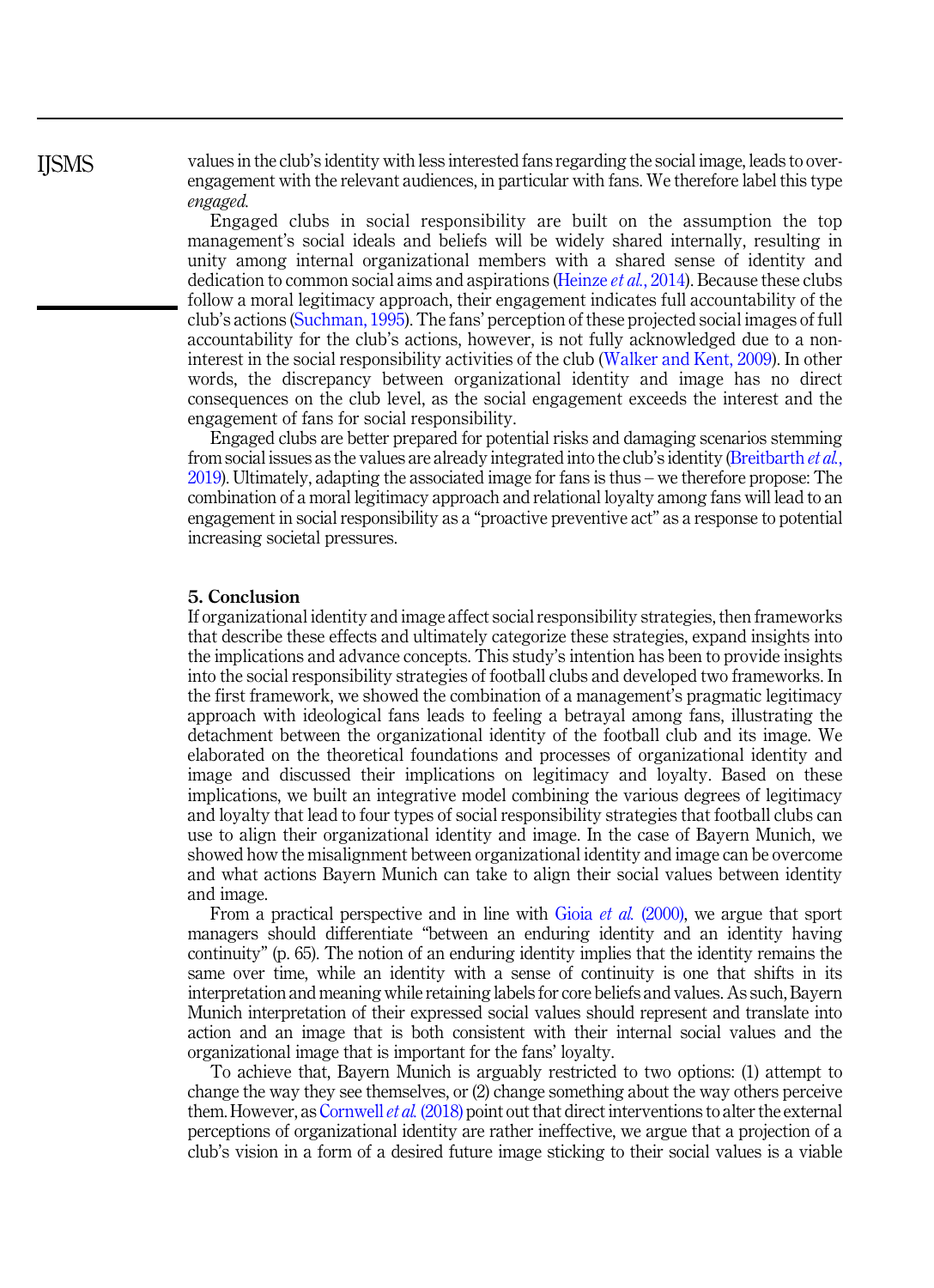<span id="page-12-0"></span>alternative. This strategic altering of the image by better communication with relevant stakeholders will not only help Bayern to align their identity and image, but also demonstrate to fans what the "real Bayern" is. Moreover, Bayern may also illustrate their social values by emphasizing and highlighting other socially responsible activities, thereby directing repeated attention to its general social values.

Overall, our framework makes several contributions to the field of social responsibility in sports, in particular for professional football clubs. Firstly, we illustrated how social responsibility can not only influence legitimacy and loyalty, but also how it shapes organizational identity and its image. We therefore combined the critical concepts of legitimacy and loyalty into a conceptual framework in order to categorize the influences of social responsibility on organizational identity and image. Secondly, we use the main concepts in the framework to build an integrative model that depicts four outcome types between organizational identity and image. Although researchers acknowledge the importance of organizational identity and image, research concerning their implications on legitimacy and loyalty remains limited.

The results, however, must be viewed in the light of the model limitations. Although our model and the associated uncertainties may be applied beyond football clubs and thus in a greater sports management or social responsibility context, the Bayern Munich case reflects a specific case as the institutional boundaries in Germany give power to football fans. Moreover, we reduced the implications from organizational identity and image to legitimacy and loyalty, but other factors exist in practice. We encourage future researchers to extend our framework by integrating other factors, in particular regarding other market forces that impact management decisions. Future research will help to understand how football clubs can overcome the misalignment between organizational identity and image for a more meaningful engagement in social responsibility.

## References

- Albert, S. and Whetten, D.A. (1985), "Organizational identity", Research in Organizational Behavior, Vol. 7, pp. 263-295.
- Amnesty International (2021), "Qatar: one year to make good on promises to migrant workers as progress stagnates", available at: [https://www.amnesty.org/en/latest/news/2021/11/qatar-one](https://www.amnesty.org/en/latest/news/2021/11/qatar-one-year-to-make-good-on-promises-to-migrant-workers-as-progress-stagnates/)[year-to-make-good-on-promises-to-migrant-workers-as-progress-stagnates/.](https://www.amnesty.org/en/latest/news/2021/11/qatar-one-year-to-make-good-on-promises-to-migrant-workers-as-progress-stagnates/)
- Anagnostopoulos, C. and Shilbury, D. (2013), "Implementing corporate social responsibility in English football: towards multi-theoretical integration", Sport, Business and Management: an International Journal, Vol. 3 No. 4, pp. 268-284.
- Anagnostopoulos, C., Byers, T. and Shilbury, D. (2014), "Corporate social responsibility in professional team sport organisations: towards a theory of decision-making", *European Sport Management* Quarterly, Vol. 14 No. 3, pp. 259-281.
- Baggio, R. and Valeri, M. (2020), "Network science and sustainable performance of family businesses in tourism", Journal of Family Business Management, Vol. 12 No. 2, pp. 200-213.
- Balmer, J.M. (2008), "Identity based views of the corporation: insights from corporate identity, organisational identity, social identity, visual identity, corporate brand identity and corporate image", European Journal of Marketing, Vol. 42 Nos 9/10, pp. 879-906.
- Barrett, M., Bunds, K.S., Casper, J.M. and Edwards, M.B. (2019), "A descriptive analysis of corporate environmental responsibility in major league professional sport", Journal of Applied Sport Management, Vol. 11 No. 3, p. 8.
- Bauer, H.H., Stokburger-Sauer, N.E. and Exler, S. (2008), "Brand image and fan loyalty in professional team sport: a refined model and empirical assessment", Journal of Sport Management, Vol. 22 No. 2, pp. 205-226.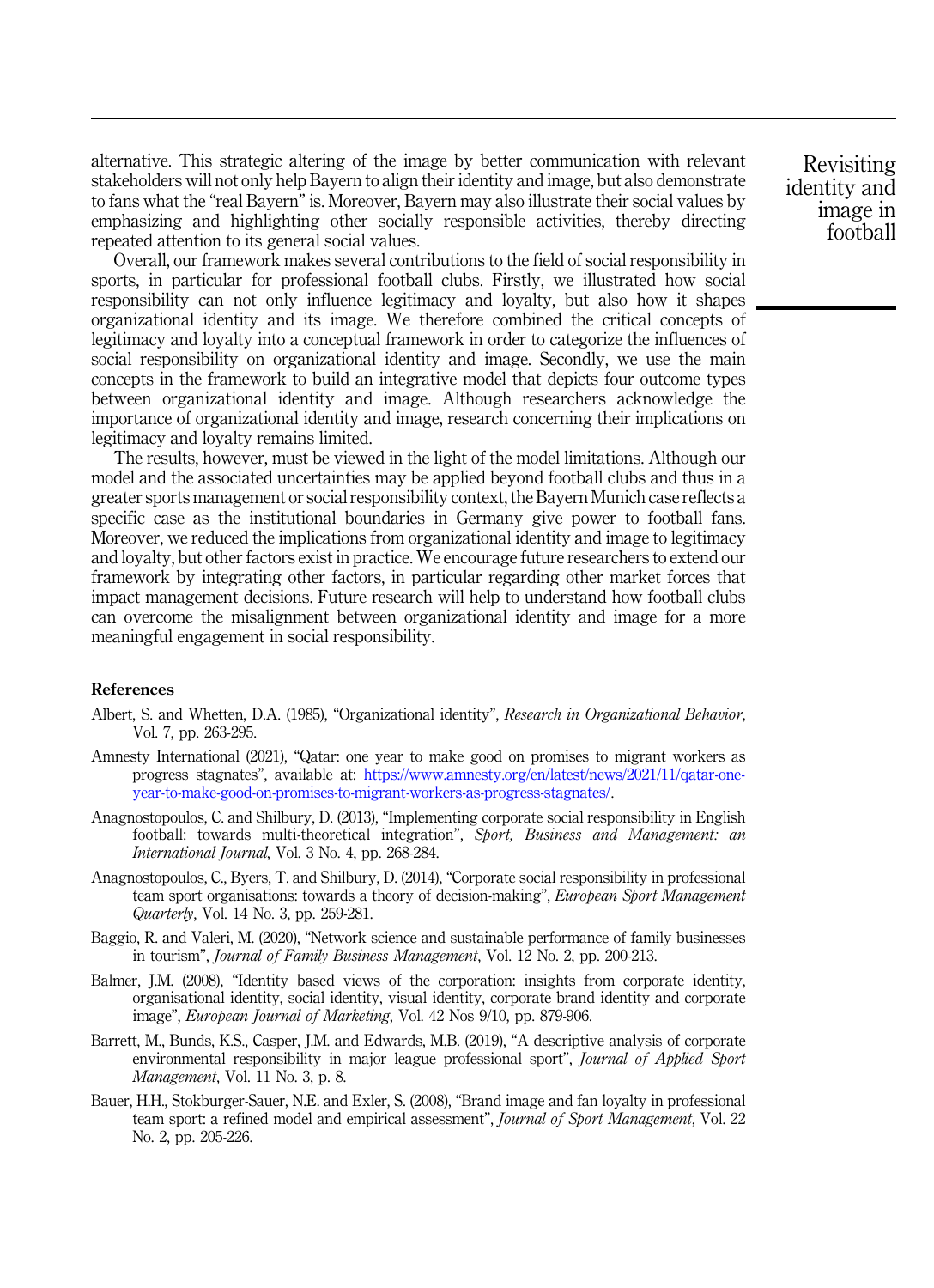- <span id="page-13-0"></span>Bauers, S.B., Lammert, J., Faix, A. and Hovemann, G. (2020), "Club members in German professional football and their attitude towards the '50 $+$  1 Rule'–A stakeholder-oriented analysis", Soccer and Society, Vol. 21 No. 3, pp. 274-288.
- Blumrodt, J., Desbordes, M. and Bodin, D. (2013), "Professional football clubs and corporate social responsibility", Sport, Business and Management: an International Journal, Vol. 3 No. 3, pp. 205-225.
- Bodet, G. (2012), "Loyalty in sport participation services: an examination of the mediating role of psychological commitment", Journal of Sport Management, Vol. 26 No. 1, pp. 30-42.
- Bradish, C. and Cronin, J.J. (2009), "Corporate social responsibility in sport", *Journal of Sport* Management, Vol. 23 No. 6, pp. 691-697.
- Brannagan, P.M. and Giulianotti, R. (2015), "Soft power and soft disempowerment: qatar, global sport and football's 2022 World Cup finals", Leisure Studies, Vol. 34 No. 6, pp. 703-719.
- Breitbarth, T. and Harris, P. (2008), "The role of corporate social responsibility in the football business: towards the development of a conceptual model", European Sport Management Quarterly, Vol. 8 No. 2, pp. 179-206.
- Breitbarth, T., Hovemann, G. and Walzel, S. (2011), "Scoring strategy goals: measuring corporate social responsibility in professional European football", Thunderbird International Business Review, Vol. 53 No. 6, pp. 721-737.
- Breitbarth, T., Walzel, S. and van Eekeren, F. (2019), "'European-ness' in social responsibility and sport management research: anchors and avenues", European Sport Management Quarterly, Vol. 19 No. 1, pp. 1-14.
- Cornwell, T.B., Howard-Grenville, J. and Hampel, C.E. (2018), "The company you keep: how an organization's horizontal partnerships affect employee organizational identification", Academy of Management Review, Vol. 43 No. 4, pp. 772-791.
- Doherty, A.J. and Chelladurai, P. (1999), "Managing cultural diversity in sport organizations: a theoretical perspective", Journal of Sport Management, Vol. 13 No. 4, pp. 280-297.
- Dowling, J. and Pfeffer, J. (1975), "Organizational legitimacy: social values and organizational behavior", Pacific Sociological Review, Vol. 18 No. 1, pp. 122-136.
- Ferkins, L. and Shilbury, D. (2015), "The stakeholder dilemma in sport governance: toward the notion of 'stakeowner'", Journal of Sport Management, Vol. 29 No. 1, pp. 93-108.
- Filizöz, B. and Fisne, M. (2011), "Corporate social responsibility: a study of striking corporate social responsibility practices in sport management", Procedia-Social and Behavioral Sciences, Vol. 24, pp. 1405-1417.
- Friedman, M.T., Parent, M.M. and Mason, D.S. (2004), "Building a framework for issues management in sport through stakeholder theory", European Sport Management Quarterly, Vol. 4 No. 3, pp. 170-190.
- Gioia, D.A., Schultz, M. and Corley, K.G. (2000), "Organizational identity, image, and adaptive instability", Academy of Management Review, Vol. 25 No. 1, pp. 63-81.
- Giulianotti, R. (2015), "Corporate social responsibility in sport: critical issues and future possibilities", Corporate Governance, Vol. 15 No. 2, pp. 243-248.
- Gladden, J.M. and Funk, D.C. (2001), "Understanding brand loyalty in professional sport: examining the link between brand associations and brand loyalty", International Journal of Sports Marketing and Sponsorship, Vol. 3 No. 1, pp. 54-81.
- Godfrey, P.C. (2009), "Corporate social responsibility in sport: an overview and key issues", *Journal of* Sport Management, Vol. 23 No. 6, pp. 698-716.
- Grimmer, M. and Oddy, M. (2007), "Violation of the psychological contract: the mediating effect of relational versus transactional beliefs", Australian Journal of Management, Vol. 32 No. 1, pp. 153-174.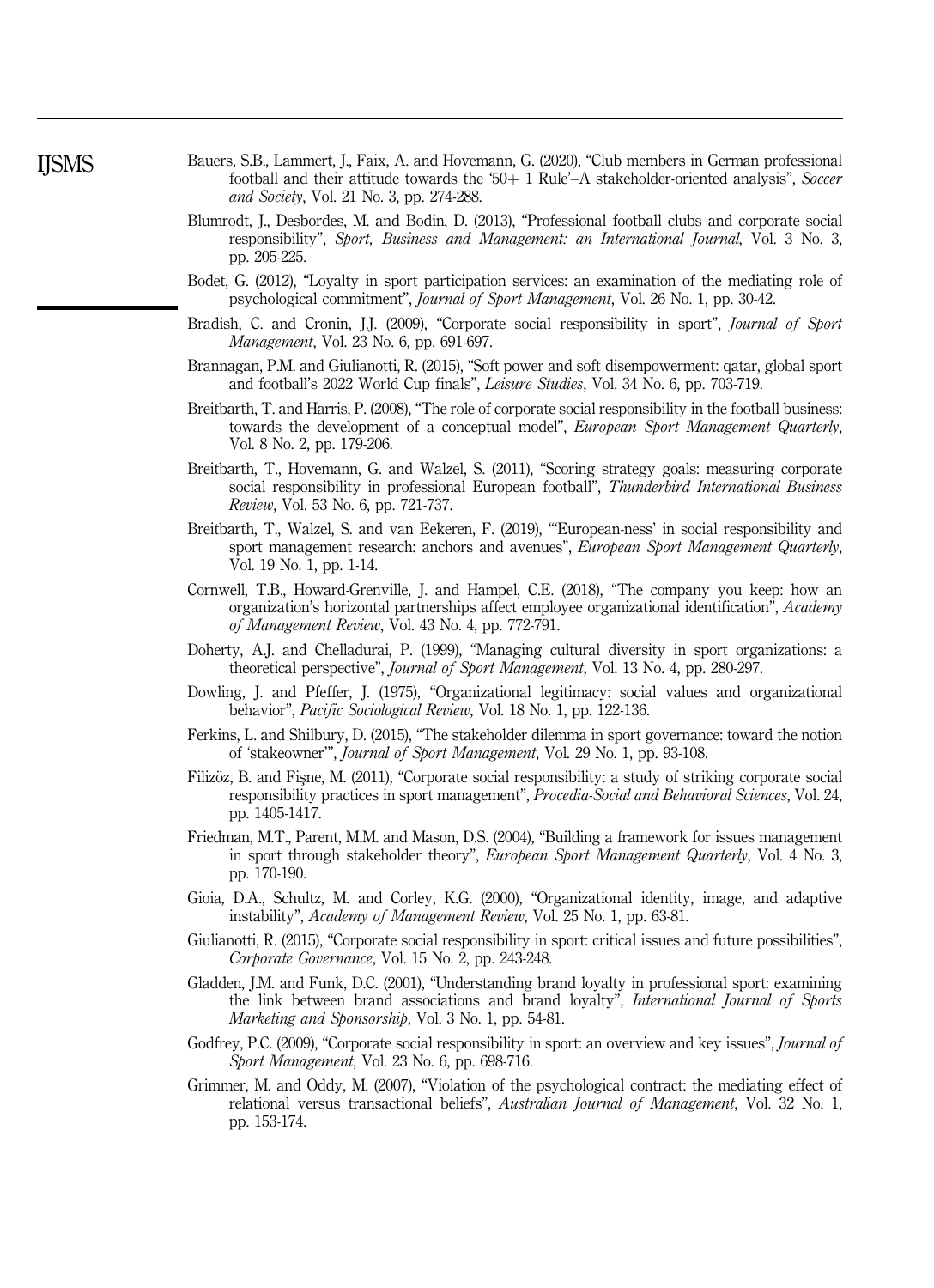- <span id="page-14-0"></span>Guthrie, J. and Parker, L.D. (1989), "Corporate social reporting: a rebuttal of legitimacy theory", Accounting and Business Research, Vol. 19 No. 76, pp. 343-352.
- Hamil, S. and Morrow, S. (2011), "Corporate social responsibility in the scottish premier league: context and motivation", European Sport Management Quarterly, Vol. 11 No. 2, pp. 143-170.
- Hart, D.W. and Thompson, J.A. (2006), "Untangling the loyalty debate: a psychological contract perspective on workplace loyalty", Paper presented at the Proceedings of the International Association for Business and Society.
- Hart, D.W. and Thompson, J.A. (2007), "Untangling employee loyalty: a psychological contract perspective", Business Ethics Quarterly, Vol. 17 No. 2, pp. 297-323.
- Hatch, M.J. and Schultz, M. (1997), "Relations between organizational culture, identity and image", European Journal of Marketing, Vol. 31 Nos 5/6, pp. 356-365.
- Heinze, K.L., Soderstrom, S. and Zdroik, J. (2014), "Toward strategic and authentic corporate social responsibility in professional sport: a case study of the detroit lions", Journal of Sport Management, Vol. 28 No. 6, pp. 672-686.
- Herold, D.M., Breitbarth, T., Schulenkorf, N. and Kummer, S. (2020), "Sport logistics research: reviewing and line marking of a new field". The International Journal of Logistics Management, Vol. 31 No. 2, pp. 357-379.
- Herold, D.M., Schulenkorf, N., Breitbarth, T. and Bongiovanni, I. (2021), "An application of the sports logistics framework: the case of the Dallas Cowboys", Journal of Convention and Event Tourism, Vol. 22 No. 2, pp. 155-176.
- Hopwood, A.G. (2009), "Accounting and the environment", Accounting, Organizations and Society, Vol. 34 No. 3, pp. 433-439.
- Hrasky, S. (2011), "Carbon footprints and legitimation strategies: symbolism or action?", Accounting, Auditing and Accountability Journal, Vol. 25 No. 1, pp. 174-198.
- Independent (2021), "Furious Bayern Munich fans demand president resigns as AGM descends into chaos", Independent, available at: [https://www.independent.co.uk/sport/football/bayern-munich](https://www.independent.co.uk/sport/football/bayern-munich-herbert-hainer-agm-qatar-b1965049.html)[herbert-hainer-agm-qatar-b1965049.html](https://www.independent.co.uk/sport/football/bayern-munich-herbert-hainer-agm-qatar-b1965049.html).
- Kellison, T.B. and Mondello, M.J. (2012), "Organisational perception management in sport: the use of corporate pro-environmental behaviour for desired facility referenda outcomes", Sport Management Review, Vol. 15 No. 4, pp. 500-512.
- Kim, J.N., Bach, S.B. and Clelland, I.J. (2007), "Symbolic or behavioral management? Corporate reputation in high-emission industries", Corporate Reputation Review, Vol. 10 No. 2, pp. 77-98.
- Kwak, D.H. and Kang, J.H. (2008), "The effect of self/team follower image congruence on spectator sport consumption behavior and team loyalty", International Journal of Sport and Health Science, Vol. 6, pp. 135-144.
- Laurell, C. and Söderman, S. (2018), "Sports, storytelling and social media: a review and conceptualization", International Journal of Sports Marketing and Sponsorship, Vol. 19 No. 3, pp. 338-349.
- Liu, D., Wilson, R., Plumley, D. and Chen, X. (2019), "Perceived corporate social responsibility performance in professional football and its impact on fan-based patronage intentions: an example from Chinese football", International Journal of Sports Marketing and Sponsorship, Vol. 20 No. 2, pp. 353-370.
- MacIntosh, E. and Doherty, A. (2007), "Extending the scope of organisational culture: the external perception of an internal phenomenon", Sport Management Review, Vol. 10 No. 1, pp. 45-64.
- Mattera, M. and Baena, V. (2018), "The ball is in your court: using socially responsible actions as an effective marketing tool", in Sports Media, Marketing, and Management: Breakthroughs in Research and Practice, IGI Global, pp. 140-154.
- McCullough, B.P. and Trail, G.T. (2022), "Assessing key performance indicators of corporate social responsibility initiatives in sport", European Sport Management Quarterly, pp. 1-22.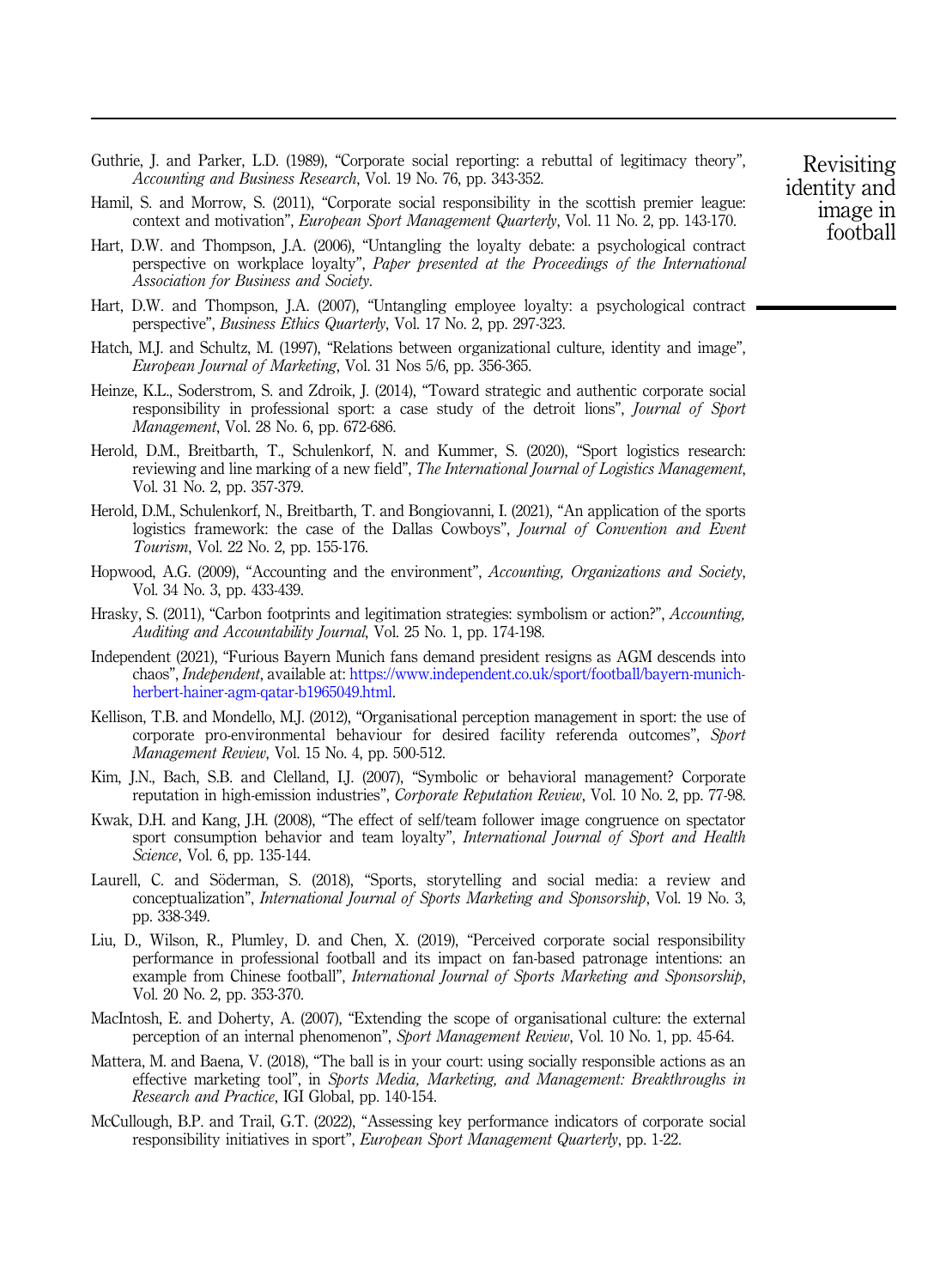- <span id="page-15-0"></span>Meyer, J.W. and Jepperson, R.L. (2000), "The 'actors' of modern society: the cultural construction of social agency", Sociological Theory, Vol. 18 No. 1, pp. 100-120.
- Meyer, J.W. and Rowan, B. (1977), "Institutionalized organizations: formal structure as myth and ceremony", American Journal of Sociology, Vol. 83 No. 2, pp. 340-363.
- Miller, T. (2016), "Greenwashed sports and environmental activism: formula 1 and FIFA", Environmental Communication, Vol. 10 No. 6, pp. 719-733.
- Næss, H.E. (2020), "Sociology and the ethnography of human rights at mega-sport events", Current Sociology, Vol. 68 No. 7, pp. 972-989.
- Nicola, S. (2021), "Bayern Munich's Qatar ties under scrutiny as executives heckled", Bloomberg, available at: [https://www.bloomberg.com/news/articles/2021-11-26/bayern-munich-s-qatar-ties](https://www.bloomberg.com/news/articles/2021-11-26/bayern-munich-s-qatar-ties-under-scrutiny-as-executives-heckled)[under-scrutiny-as-executives-heckled.](https://www.bloomberg.com/news/articles/2021-11-26/bayern-munich-s-qatar-ties-under-scrutiny-as-executives-heckled)
- Nikolychuk, L. and Sturgess, B. (2007), "Shaping exit and voice: an account of corporate control in UK sports", Management Decision, Vol. 45 No. 5, pp. 841-852.
- Oliver, C. (1991), "Strategic responses to institutional processes", Academy of Management Review, Vol. 16 No. 1, pp. 145-179.
- O'Reilly, C.A. and Chatman, J. (1986), "Organizational commitment and psychological attachment: the effects of compliance, identification, and internalization on prosocial behavior", Journal of Applied Psychology, Vol. 71 No. 3, p. 492.
- Ozanian, M. (2022), "World's most valuable sports teams 2021", Forbes, available at: [https://www.](https://www.forbes.com/sites/mikeozanian/2021/05/07/worlds-most-valuable-sports-teams-2021/?sh=6d51fc293e9e) [forbes.com/sites/mikeozanian/2021/05/07/worlds-most-valuable-sports-teams-2021/?](https://www.forbes.com/sites/mikeozanian/2021/05/07/worlds-most-valuable-sports-teams-2021/?sh=6d51fc293e9e)  $sh=6d51fc293e9e$  $sh=6d51fc293e9e$  $sh=6d51fc293e9e$ .
- Pålsson, H. and Kovács, G. (2014), "Reducing transportation emissions: a reaction to stakeholder pressure or a strategy to increase competitive advantage", International Journal of Physical Distribution and Logistics Management, Vol. 44 No. 4, pp. 283-304.
- Parent, M.M. and Foreman, P.O. (2007), "Organizational image and identity management in large-scale sporting events", Journal of Sport Management, Vol. 21 No. 1, pp. 15-40.
- Park, S.H. and Kim, Y.M. (2000), "Conceptualizing and measuring the attitudinal loyalty construct in recreational sport contexts", Journal of Sport Management, Vol. 14 No. 3, pp. 197-213.
- Plewa, C. and Quester, P.G. (2011), "Sponsorship and CSR: is there a link? a conceptual framework", International Journal of Sports Marketing and Sponsorship, Vol. 2 No. 4, pp. 22-38.
- Pritchard, M.P., Havitz, M.E. and Howard, D.R. (1999), "Analyzing the commitment-loyalty link in service contexts", *Journal of the Academy of Marketing Science*, Vol. 27 No. 3, pp. 333-348.
- Raimo, N., Vitolla, F., Nicolò, G. and Polcini, P.T. (2021), "CSR disclosure as a legitimation strategy: evidence from the football industry", *Measuring Business Excellence*, Vol. 25 No. 4, pp. 493-508.
- Raynard, M. (2016), "Deconstructing complexity: configurations of institutional complexity and structural hybridity", Strategic Organization, Vol. 14 No. 4, pp. 310-335.
- Reuters (2021), "Turmoil at Bayern could give dortmund a chance in Klassiker-Matthaeus", available at: [https://www.reuters.com/lifestyle/sports/turmoil-bayern-could-give-dortmund-chance](https://www.reuters.com/lifestyle/sports/turmoil-bayern-could-give-dortmund-chance-klassiker-matthaeus-2021-12-02/)[klassiker-matthaeus-2021-12-02/](https://www.reuters.com/lifestyle/sports/turmoil-bayern-could-give-dortmund-chance-klassiker-matthaeus-2021-12-02/).
- Ribeiro, J., Branco, M.C. and Ribeiro, J.A. (2019), "The corporatisation of football and CSR reporting by professional football clubs in Europe", International Journal of Sports Marketing and Sponsorship, Vol. 20 No. 2, pp. 242-257.
- Rouvrais-Charron, C. and Kim, C. (2009), "European football under close scrutiny", International Journal of Sports Marketing and Sponsorship, Vol. 10 No. 3, pp. 33-46.
- Rütten, J. (2021), "FC Bayern München: so viel bringt das kritisierte Qatar-Airways-Sponsoring", SPOX, available at: [https://www.spox.com/de/sport/fussball/bundesliga/fc-bayern/2111/Artikel/](https://www.spox.com/de/sport/fussball/bundesliga/fc-bayern/2111/Artikel/katar-spnsoring-einnahmen-qatar-airways.html) [katar-spnsoring-einnahmen-qatar-airways.html.](https://www.spox.com/de/sport/fussball/bundesliga/fc-bayern/2111/Artikel/katar-spnsoring-einnahmen-qatar-airways.html)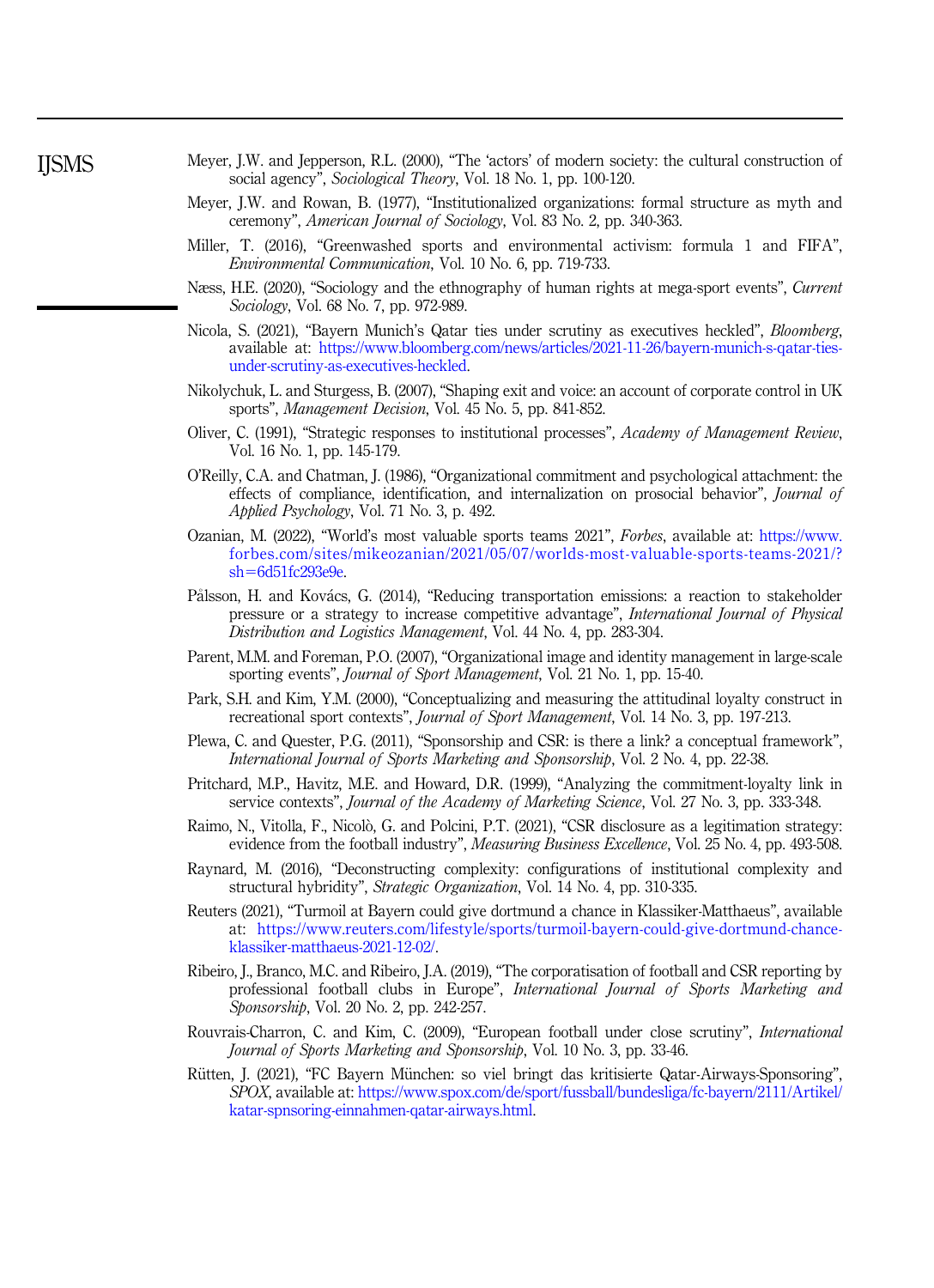- <span id="page-16-0"></span>Sartore-Baldwin, M.L. and Walker, M. (2011), "The process of organizational identity: what are the roles of social responsiveness, organizational image, and identification?", Journal of Sport Management, Vol. 25 No. 5, pp. 489-505.
- Sartore-Baldwin, M.L., McCullough, B. and Quatman-Yates, C. (2017), "Shared responsibility and issues of injustice and harm within sport", Quest, Vol. 69 No. 3, pp. 366-383.
- Sheth, H. and Babiak, K.M. (2010), "Beyond the game: perceptions and practices of corporate social responsibility in the professional sport industry", *Journal of Business Ethics*, Vol. 91 No. 3, pp. 433-450.
- Skille, E.Å., Syversen, T.L. and Vidar Hanstad, D. (2020), "A one-off event and the construction of organisational identity: the case of the 2016 Lillehammer Youth Olympic Games Committee", European Journal for Sport and Society, Vol. 17 No. 1, pp. 11-25.
- Slack, R. and Shrives, P. (2008), "Social disclosure and legitimacy in Premier League football clubs: the first ten years", Journal of Applied Accounting Research, Vol. 9 No. 1, pp. 17-28.
- Smith, A.C. and Westerbeek, H.M. (2007), "Sport as a vehicle for deploying corporate social responsibility", Journal of Corporate Citizenship, Vol. 25, pp. 43-54.
- Soderberg, A.T., Zhang, T. and Lytle, B. (2019), "Fair-weather liberals and loyal conservatives: the effects of political ideology on the loyalty of sports fans", International Journal of Organizational Analysis, Vol. 28 No. 3, pp. 643-654.
- Sorour, M.K., Boadu, M. and Soobaroyen, T. (2021), "The role of corporate social responsibility in organisational identity communication, co-creation and orientation", Journal of Business Ethics, Vol. 173 No. 1, pp. 89-108.
- Sports Illustrated (2021), "Bayern Munich AGM ends in tumult over club's Qatar sponsorship", Sports Illustrated, available at: [https://www.si.com/soccer/2021/11/26/bayern-munich-agm-qatar](https://www.si.com/soccer/2021/11/26/bayern-munich-agm-qatar-sponsorshi)[sponsorshi](https://www.si.com/soccer/2021/11/26/bayern-munich-agm-qatar-sponsorshi).
- Stevens, S. and Rosenberger, P.J. (2012), "The influence of involvement, following sport and fan identification on fan loyalty: an Australian perspective", International Journal of Sports Marketing and Sponsorship, Vol. 13 No. 3, pp. 57-71.
- Suchman, M.C. (1995), "Managing legitimacy: strategic and institutional approaches", Academy of Management Review, Vol. 20 No. 3, pp. 571-610.
- The Guardian (2021), "Bayern Munich fans put pressure on club to end Qatari deal", The Guardian, available at: [https://guardian.ng/sport/bayern-munich-fans-put-pressure-on-club-to-end-qatari](https://guardian.ng/sport/bayern-munich-fans-put-pressure-on-club-to-end-qatari-deal/)[deal/](https://guardian.ng/sport/bayern-munich-fans-put-pressure-on-club-to-end-qatari-deal/).
- Thompson, A. and Parent, M.M. (2021), "Understanding the impact of radical change on the effectiveness of national-level sport organizations: a multi-stakeholder perspective", Sport Management Review, Vol. 24 No. 1, pp. 1-23.
- Valeri, M. (2022), Tourism Risk: Crisis and Recovery Management, Emerald Group Publishing, Bingley, West Yorkshire.
- Valeri, M. and Baggio, R. (2020), "Social network analysis: organizational implications in tourism management", *International Journal of Organizational Analysis*, Vol. 29 No. 2, pp. 342-353.
- Valeri, M. and Baggio, R. (2021), "Italian tourism intermediaries: a social network analysis exploration", Current Issues in Tourism, Vol. 24 No. 9, pp. 1270-1283.
- Walker, M. and Kent, A. (2009), "Do fans care? Assessing the influence of corporate social responsibility on consumer attitudes in the sport industry", Journal of Sport Management, Vol. 23 No. 6, pp. 743-769.
- Walker, M. and Parent, M.M. (2010), "Toward an integrated framework of corporate social responsibility, responsiveness, and citizenship in sport", Sport Management Review, Vol. 13 No. 3, pp. 198-213.
- Walters, G. and Panton, M. (2014), "Corporate social responsibility and social partnerships in professional football", Soccer and Society, Vol. 15 No. 6, pp. 828-846.